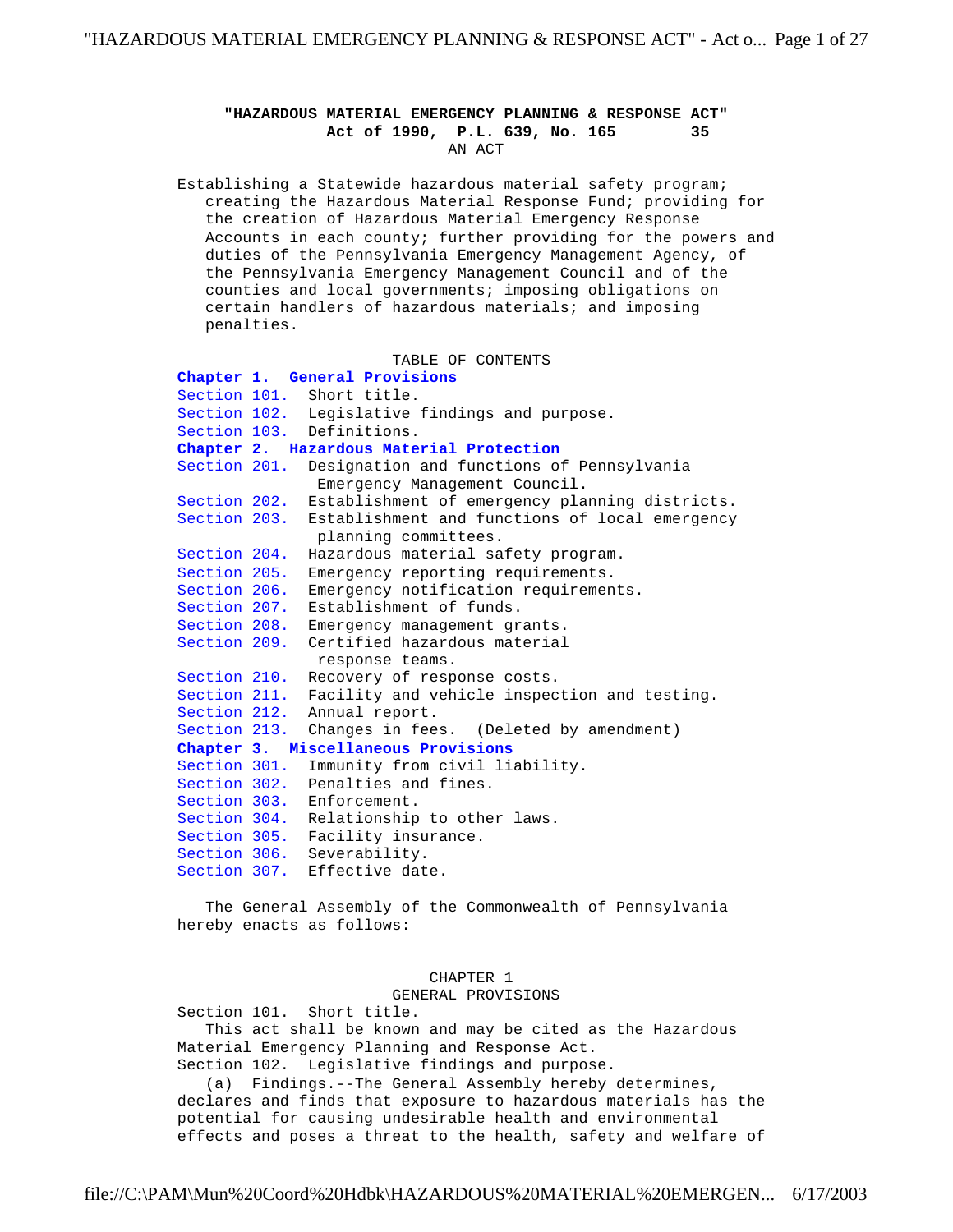the citizens of this Commonwealth, and that the citizens of this Commonwealth and emergency service personnel who respond to emergency situations should be protected from health hazards and harmful exposures resulting from hazardous material releases at facilities and from transportation-related accidents.

(b) Purpose.--It is the purpose of this act to:

 (1) Create a strong working relationship and partnership between business and industry and the Commonwealth and its municipalities in order to protect and safeguard the citizens of this Commonwealth from the health hazards and other risks of harm resulting from or incident to the use, storage, distribution and transportation of hazardous materials.

 (2) Designate the Pennsylvania Emergency Management Council as the Commonwealth's emergency response commission and establish an emergency planning district and a local emergency planning committee in each county of this Commonwealth to act in accordance with the provisions of the Emergency Planning and Community Right-To-Know Act of 1986 (Title III of Public Law 99-499, 42 U.S.C. § 11001, et seq.), also referred to in this act as SARA, Title III.

 (3) Establish and maintain a comprehensive hazardous material safety program for the Commonwealth and its counties.

 (4) Create the Hazardous Material Response Fund to provide financial assistance to Commonwealth agencies and counties to develop an effective and integrated response capability to the health hazards, dangers and risks which hazardous material releases pose to the general public.

 (5) Establish an emergency notification system whereby the release of hazardous materials occurring at a facility or resulting from a transportation accident will be promptly reported to the Pennsylvania Emergency Management Agency and county emergency management agency.

 (6) Assign responsibilities to various Commonwealth agencies and local agencies to ensure the development and furtherance of a comprehensive hazardous material safety program.

 (7) Provide civil liability protection to officials and emergency response personnel of the Commonwealth and municipalities who are properly carrying out their duties and responsibilities under the Commonwealth's hazardous material safety program.

 (8) Require persons responsible for the release of hazardous materials to pay the costs incurred by certified hazardous material response teams and supporting paid and volunteer emergency service organizations for emergency response activities caused by the hazardous material release. (102 amended Dec. 20, 2000, P.L.885, No.121)

Section 103. Definitions.

 The following words and phrases when used in this act shall have the meanings given to them in this section unless the context clearly indicates otherwise:

 "Certified hazardous material response team." A team of individuals who are certified and organized by a Commonwealth agency, a local agency, a regional hazardous material organization, a transporter, a manufacturer, supplier or user of hazardous materials, or a volunteer service organization, or a private contractor, for the primary purpose of providing emergency response services to mitigate actual or potential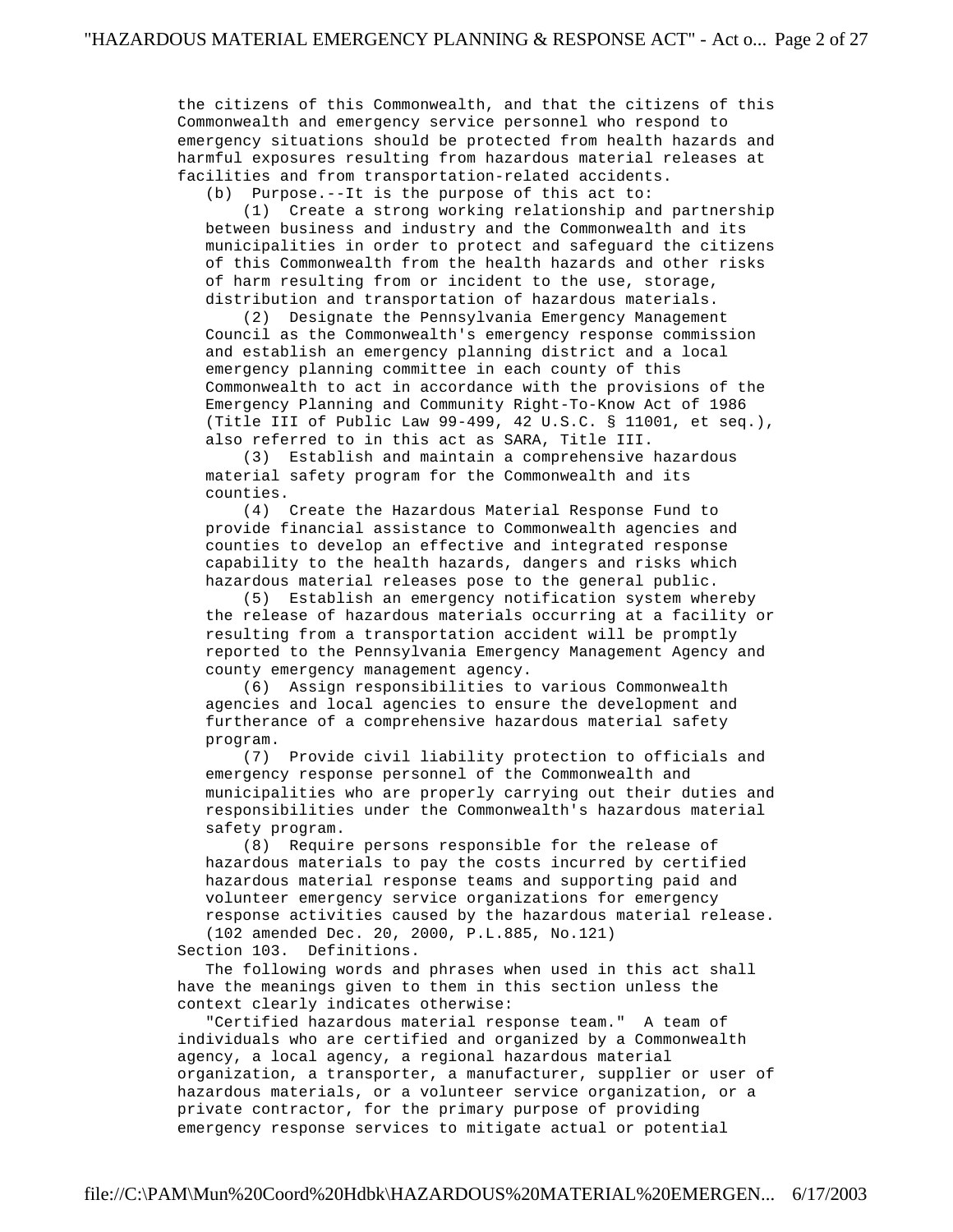immediate threats to public health and the environment in response to the release or threat of a release of a hazardous material, which is certified, trained and equipped in accordance with this act. Hazardous material response teams may also be certified to perform stabilization actions needed to remove threats to public health and the environment from hazardous material releases.

 "Commonwealth agency." An executive agency or independent agency.

 "Council." The Pennsylvania Emergency Management Council. "County." Includes, but is not limited to, a city of the first class coterminous with a county of the first class.

 "County commissioner." Includes, but is not limited to, the mayor of a city of the first class coterminous with a county of the first class, or the designee of such mayor, and the equivalent county official designated under a home rule charter or optional plan adopted under the act of April 13, 1972 (P.L.184, No. 62), known as the Home Rule Charter and Optional Plans Law.

 "County emergency management coordinator." The person designated to perform emergency management functions by the county under 35 Pa.C.S. Part V (relating to emergency management services).

 "Emergency management." The judicious planning, assignment and coordination of all available resources in an integrated program of prevention, mitigation, preparedness, response and recovery for emergencies of any kind, whether from attack, manmade or natural sources.

 "Emergency Service Organization." A team of individuals organized by a Commonwealth agency, a local agency or any other entity for the primary purpose of providing emergency services as defined in 35 Pa.C.S. § 7102 (relating to definitions).

 "Executive agency." A department, board, commission, authority, officer or agency of the Executive Department, subject to the policy, supervision and control of the Governor.

 "Extremely hazardous substance." A substance appearing on the list of extremely hazardous substances published by the administrator of the Federal Environmental Protection Agency under the authority of section 302 of the Federal Emergency Planning and Community Right-To-Know Act of 1986 (Title III, Public Law 99-499, 42 U.S.C. § 11002), as set forth at 40 CFR Part 355 ("Appendix A - The List of Extremely Hazardous Substances and Their Threshold Planning Quantities"), or appearing on any successor list of extremely hazardous substances published by the Administrator of the Federal Environmental Protection Agency under the authority of section 302 of SARA, Title III.

 "Facility." All buildings, structures and other stationary items which are located on a single site or a contiguous or adjacent site which are owned or operated by the same person and which actually manufacture, produce, use, transfer, store, supply or distribute any hazardous material. The term includes railroad yards and truck terminals but does not include individual trucks, rolling stock, water vessels, airplanes or other transportation vehicles.

 "Family farm enterprise." A natural person, family farm corporation or family farm partnership engaged in farming which processes and markets its agricultural commodities in either intrastate or interstate commerce.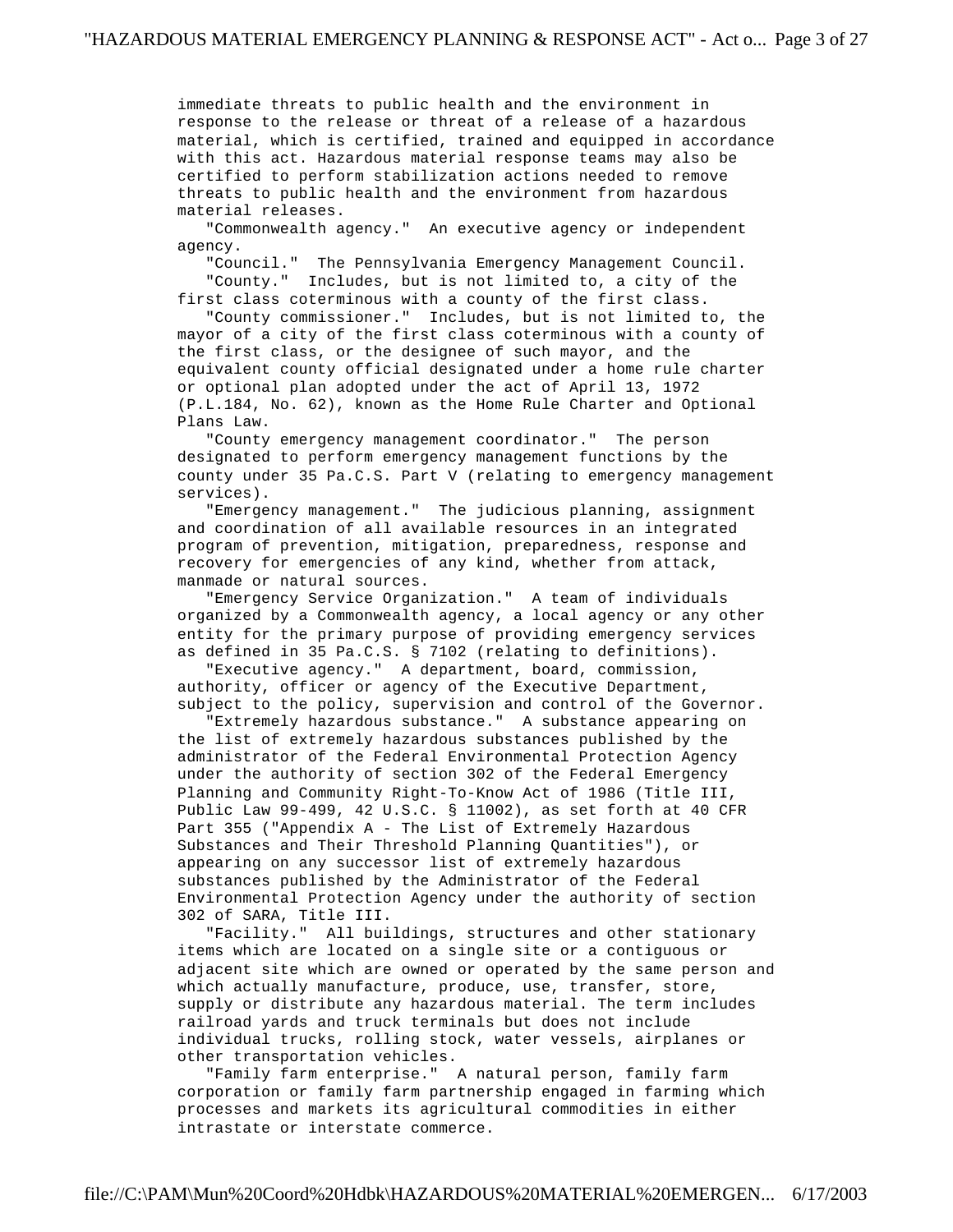"Hazardous chemical." Substances as defined within the meaning of 29 CFR 1910.1200(c), except that the term does not include the following:

 (1) Any food, food additive, color additive, drug or cosmetic regulated by the Food and Drug Administration.

 (2) Any substance present as a solid in any manufactured item to the extent that exposure to the substance does not occur under normal conditions of use.

 (3) Any substance to the extent that it is used for personal, family or household purposes or is present in the same form and concentration as a product packaged for distribution and use by the general public.

 (4) Any substance to the extent that it is used in a research laboratory or a hospital or other medical facility under the direct supervision of a technically qualified individual.

 (5) Any substance to the extent that it is used in routine agricultural operations or is a fertilizer held for sale by a retailer to the ultimate consumer.

 "Hazardous material." Any of the following, as defined in this act:

- (1) A hazardous substance.
- (2) An extremely hazardous substance.
- (3) A hazardous chemical.
- (4) A toxic chemical.

 "Hazardous substance." A substance appearing on the list of hazardous substances prepared under section 102 of the Comprehensive Environmental Response, Compensation, and Liability Act of 1980 (Public Law 96-510, 94 Stat. 2767), as set forth at 40 CFR Part 302 ("Table 302.4 - List of Hazardous Substances and Reportable Quantities"), or appearing on any successor list of hazardous substances prepared under section 102 of the Comprehensive Environmental Response, Compensation, and Liability Act of 1980.

 "Independent agency." A board, commission, authority or officer of the Executive Department which is not subject to the policy, supervision and control of the Governor. The term does not include any court or other officer or agency of the unified judicial system or the General Assembly and its officers and agencies.

 "Local agency." A municipality or any officer or agency thereof.

 "Local emergency planning committee" or "local committee." The local committee within each emergency planning district responsible for preparing hazardous material plans and performing other functions under the Emergency Planning and Community Right-To-Know Act of 1986 (Title III, Public Law 99- 499, 42 U.S.C. § 11001 et seq.).

 "Mentoring council." A voluntary organization of companies which handle, manufacture, use or distribute chemicals and other interested groups, formed in conjunction with a local emergency planning committee with the primary purpose of improving safe work practices.

"PEMA." The Pennsylvania Emergency Management Agency.

 "Person." An individual, corporation, firm, association, public utility, trust, estate, public or private institution, group, Commonwealth or local agency, political subdivision, and any legal successor, representative or agency of the foregoing. "Regional hazardous material organization." A nonprofit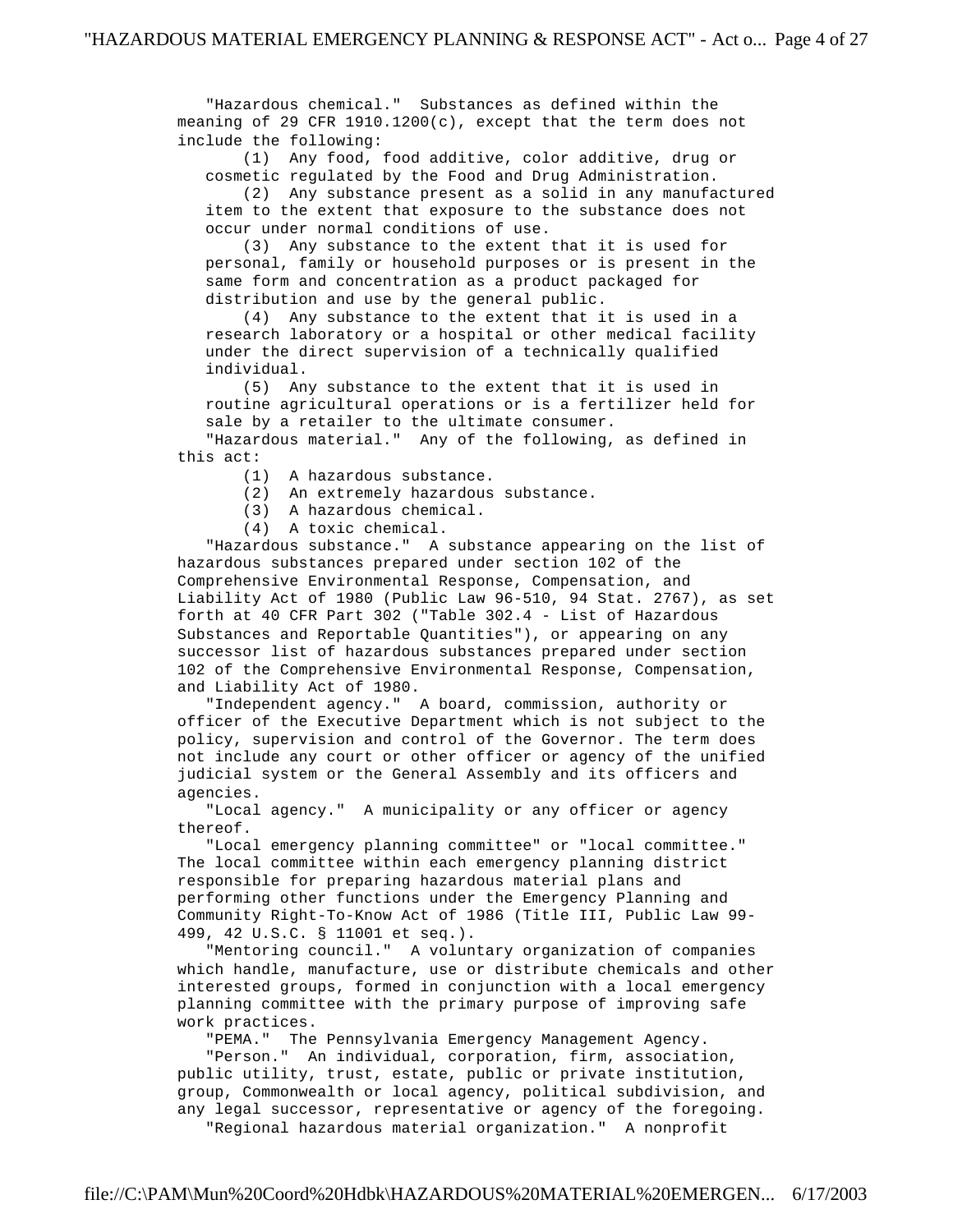corporation, joint venture or authority formed under the laws of this Commonwealth which either contracts with or is organized by one or more Commonwealth agencies, local agencies or volunteer service organizations for the purpose of creating, training, equipping, maintaining and providing one or more hazardous material response teams to serve any specific geographic area as approved by the Pennsylvania Emergency Management Council within, but not limited to, the Commonwealth under this act.

 "Release." Any spilling, leaking, pumping, pouring, emitting, emptying, discharging, injecting, escaping, leaching, dumping or disposing into the environment of a hazardous material, including, but not limited to, the abandonment or discarding of barrels, containers and other receptacles containing a hazardous material.

 "Reportable quantity." The quantity of a hazardous material stated on the various lists of hazardous substances and extremely hazardous substances as defined in this section, the release of which shall be reported under this act.

 "Rolling stock." Any railroad tank car, railroad boxcar or other railroad freight car as defined in 49 CFR 215, or its successor, that contains an extremely hazardous substance in excess of the threshold planning quantity established for such substance and is used as a storage site for such substance.

 "SARA, Title III." The Emergency Planning and Community Right-to-Know Act of 1986 (Title III, Public Law 99-499, 42 U.S.C. § 11001 et seq.).

 "Service stations." A motor vehicle service station, filling station, garage or similar operation engaged in the retail sale of motor fuels that are regulated by the act of July 6, 1989 (P.L.169, No.32), known as the Storage Tank and Spill Prevention Act, or a facility whose primary function is auto body repair.

 "Toxic chemical." A substance appearing on the list of chemicals described in section 313 of SARA (Title III, Public Law 99-499, 42 U.S.C. § 11023), as set forth at 40 CFR Part 372, or appearing on any successor list of chemicals set forth in the Code of Federal Regulations under the authority of section 313 of SARA, Title III.

 "Unified judicial system." The unified judicial system existing under section 1 of Article V of the Constitution of Pennsylvania.

 "Vehicle." Any truck, railroad car, water vessel, airplane or other transportation vehicle that ships, carries or transports a hazardous material on any highway, rail line or waterway within the jurisdictional boundaries of this Commonwealth.

(103 amended Dec. 20, 2000, P.L.885, No.121)

## CHAPTER 2

HAZARDOUS MATERIAL PROTECTION

 Section 201. Designation and functions of Pennsylvania Emergency Management Council.

 (a) Council.--The Pennsylvania Emergency Management Council, established and organized under the act of November 26, 1978 (P.L.1332, No.323), known as the Emergency Management Services Code, is designated and shall constitute the Commonwealth's emergency response commission to carry out the responsibilities assigned to the Commonwealth by SARA, Title III, to develop overall policy and direction for a Statewide hazardous material safety program and to supervise and coordinate the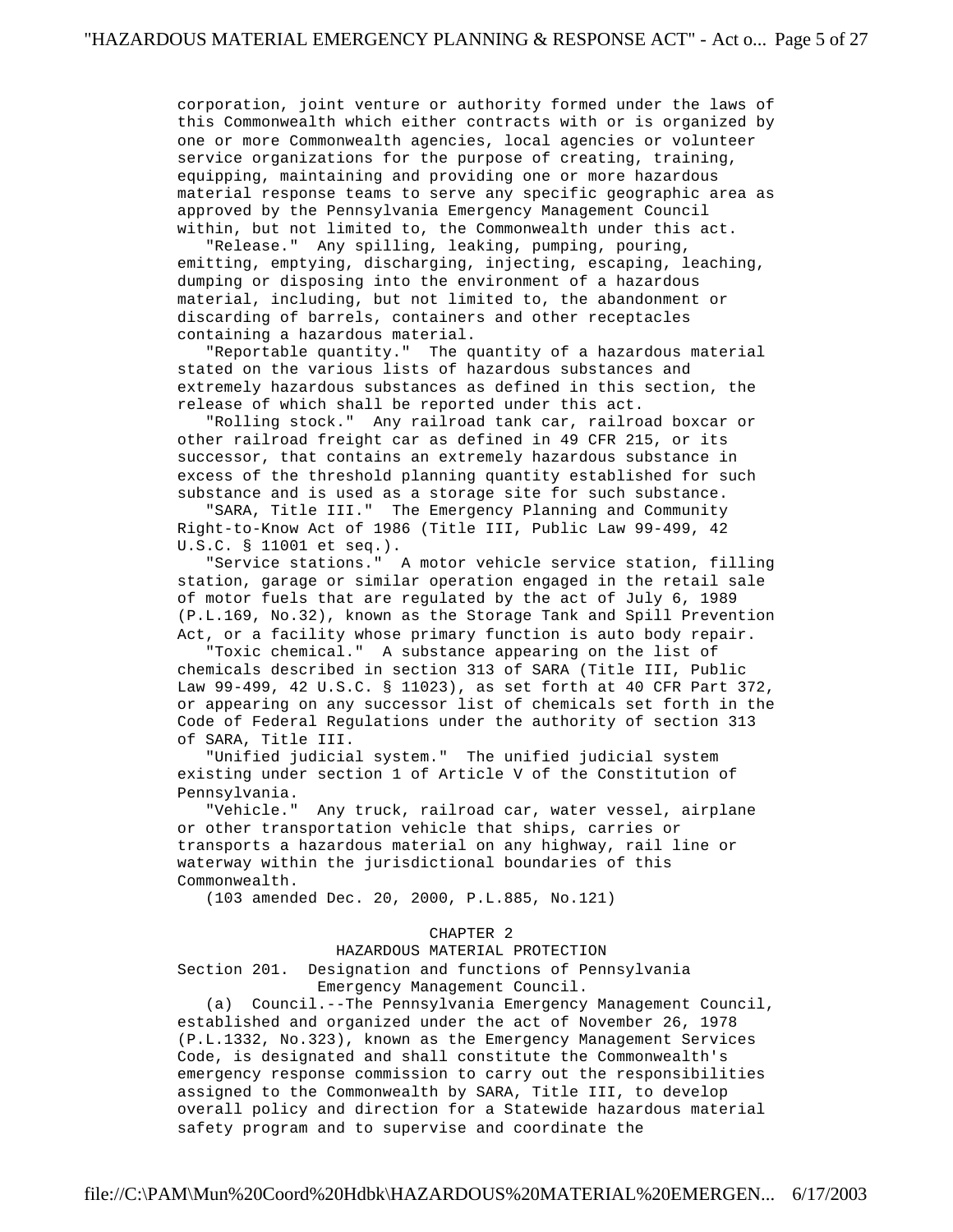responsibilities of the local emergency planning committees. (b) Membership.--The council shall be composed of the current members of the Pennsylvania Emergency Management Council

 as now provided by law and the Secretary of Labor and Industry. (c) Chairperson.--The Governor shall designate a member of

 the council to serve as chairperson of the council. In the absence of the chairperson, the director of PEMA shall serve as chairperson. The chairperson shall have the authority to assign, delegate or transfer tasks, duties and responsibilities to members of the council. The chairperson shall approve the appointment of members to the council who are designated by their respective department or office and authorized to fulfill the duties and responsibilities of the appointed member of the council.

 (d) Compensation and expenses.--Members shall serve without compensation but shall be reimbursed for necessary and reasonable actual expenses, such as travel expenses, incurred in connection with attendance at council meetings.

 (e) Meetings.--For the conduct of routine or emergency business, the council shall meet at the call of the chairperson. Five members of the council shall constitute a quorum for the purpose of conducting the business of the council and for all other purposes. All actions of the council shall be taken by a majority of the council members present. The council shall be subject to 65 Pa.C.S. Ch. 7 (relating to open meetings).

 (f) Staff.--The council shall supervise PEMA as its primary agent responsible for performing the functions and duties of the council established under this act. For this purpose, PEMA shall employ such professional, technical, administrative and other staff personnel as may be deemed essential to carry out the purposes of this act and the development and maintenance of a comprehensive Commonwealth hazardous material safety program and report directly to the council.

 (g) Powers and duties.--The council shall have the duty and power to:

 (1) Carry out all of the duties and responsibilities of a State emergency response commission as specified in SARA, Title III.

 (2) Promulgate as provided by law any rules and regulations necessary to carry out and implement this act and SARA, Title III.

 (3) Develop Commonwealth agency contingency plans relating to the implementation of this act and SARA, Title III.

 (4) Provide guidance and direction to counties for the implementation of this act and SARA, Title III.

 (5) Supervise the operation of local committees and ensure that local committees meet all Federal and Commonwealth standards and requirements as provided by law.

 (6) Develop a Commonwealth comprehensive hazardous material safety program.

 (7) Delegate authority and assign primary responsibility to the Department of Labor and Industry for receiving, processing and managing hazardous chemical information forms and data, trade secrets and public information requests under this act and in coordination with the act of October 5, 1984 (P.L.734, No.159), known as the Worker and Community Right to-Know Act. Emphasis should be given to electronically processing the information reported under this act to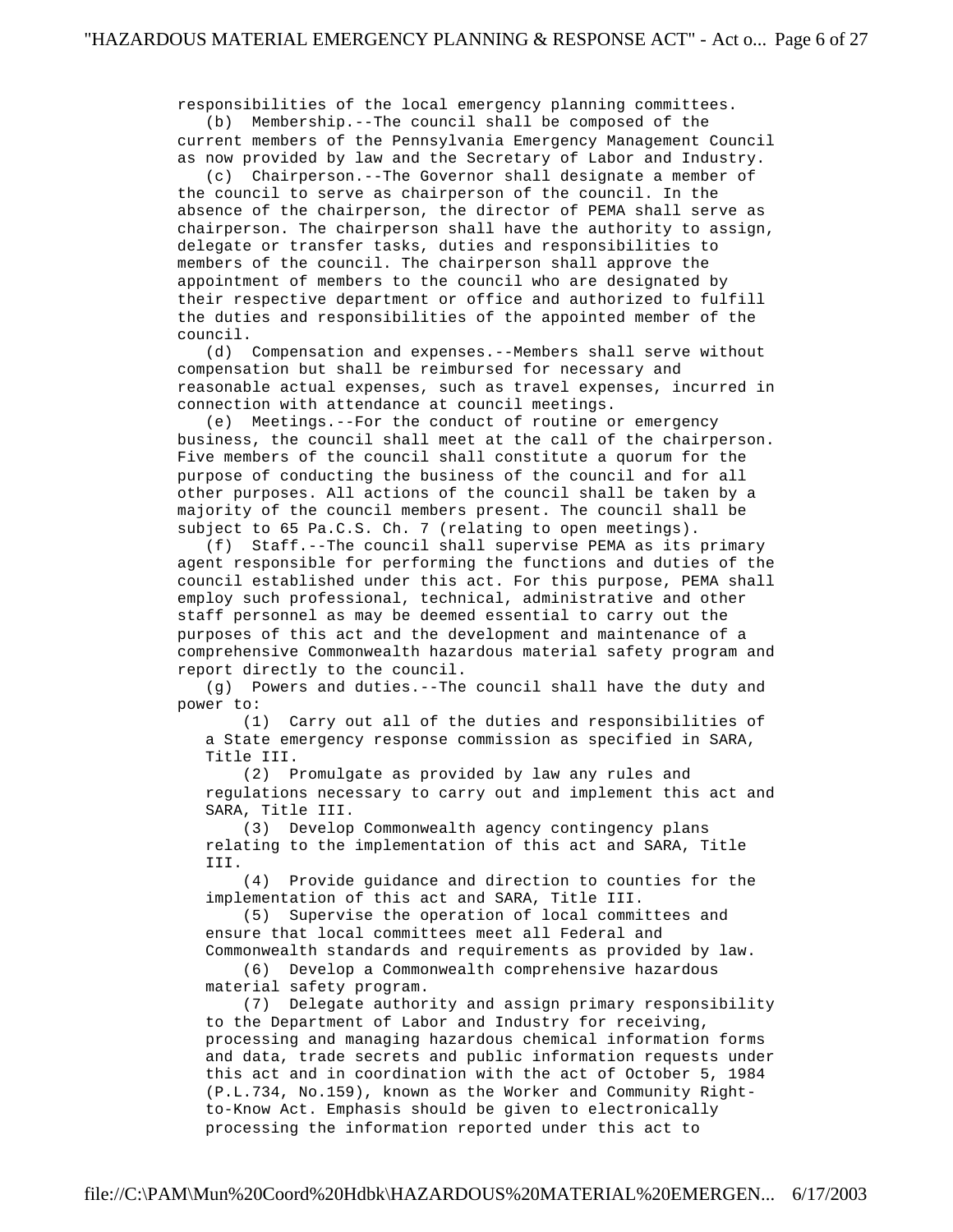maximize its use in emergency response and to enhance its availability to the public.

 (8) Delegate authority and assign responsibility to the Department of Environmental Protection and the Department of Health for providing technical advice and assistance consistent with established departmental responsibilities in the alleviation of public health and environmental hazards associated with hazardous material releases or threatened releases of hazardous materials, including, but not limited to, dispatching emergency response personnel to accident sites during emergency situations when requested by PEMA. This act shall not affect any existing authority these agencies have to respond to hazardous material releases.

 (9) Prescribe duties and responsibilities for Commonwealth agencies, counties and local emergency planning committees to conduct comprehensive emergency management activities consistent with this act.

 (10) Prescribe standards for hazardous material response team training or certification, the equipping of hazardous material response team units and other matters involving hazardous material response activities.

 (11) Develop a public information, education and participation program for the public and facility owners covering the requirements of this act and the Worker and Community Right-to-Know Act and interpretation of the chemical information collected under this act and the risks those chemicals pose to the public health and environment.

 (12) Develop a mechanism or guidelines for the use of local emergency planning committees to act as boards of arbitration for resolving cost recovery disputes concerning those costs defined in section 210(c) that arise between a person who causes a release of a hazardous material and the organizers of any certified hazardous material response teams or emergency service organizations that responded to the hazardous material release.

 (13) Do all other acts and things necessary for the exercise of the powers and duties of the council and for the implementation of this act and SARA, Title III.

 (h) Council expenses.--The council shall develop a specific operating budget to implement the provisions of this act which shall be submitted separately by PEMA with its regular budget each year, subject to the requirements of section 207.

(i) Advisory committee.--(Deleted by amendment).

(201 amended Dec. 20, 2000, P.L.885, No.121)

 **Compiler's Note:** The Department of Environmental Resources, referred to in subsec. (g), was abolished by Act 18 of 1995. Its functions were transferred to the Department of Conservation and Natural Resources and the Department of Environmental Protection.

 Section 202. Establishment of emergency planning districts. Each county is designated and constituted an emergency

 planning district for the purposes of SARA, Title III. Section 203. Establishment and functions of local emergency planning committees.

 (a) Local emergency planning committees.--In order to carry out the provisions of Federal and Commonwealth law, a minimum of one local emergency planning committee shall be established in each county. The local committee shall elect a chairman from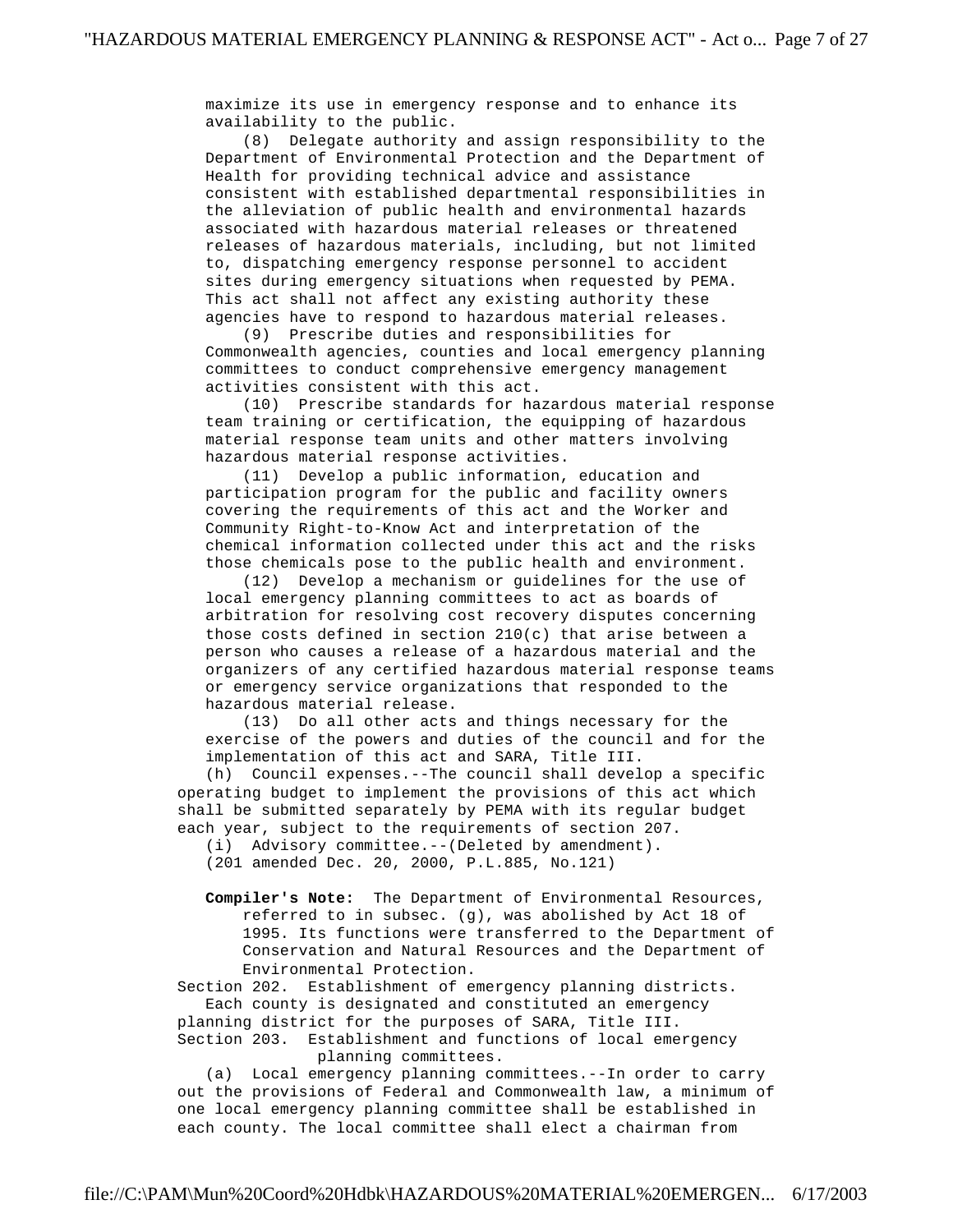among its members. The local committee shall be subject to the supervision of the council and shall cooperate with the county emergency management agency and SARA facilities to prepare the emergency response plans required by section 303 of SARA, Title III, for facilities where extremely hazardous chemicals are present.

 (b) Membership.--A local committee shall be composed of the county emergency management coordinator, one county commissioner and at least one person selected from each of the following groups:

 (1) Elected officials representing local governments within the county.

 (2) Law enforcement, first aid, health, local environmental, hospital and transportation personnel.

(3) Firefighting personnel.

(4) Civil defense and emergency management personnel.

(5) Broadcast and print media.

 (6) Community groups not affiliated with emergency service groups.

 (7) Owners and operators of facilities subject to the requirements of SARA, Title III.

 (c) Coordinator.--The county emergency management coordinator, as supervised by the county commissioners, shall have the lead responsibility for ensuring that the plans and activities of the local committee comply with SARA, Title III, this act, and other applicable statutes and laws.

 (d) Appointment.--The members of a local committee shall be appointed by the council from a list of nominees submitted by the governing body of the county. The list of nominees shall contain the names of at least one person from each of the groups enumerated in subsection (b). Upon the failure of the governing body of a county to submit a list of nominees to the council within a time fixed by the council, the council may appoint members at its pleasure.

 (e) Vacancies.--As soon as practicable after the occurrence of a vacancy, the council shall appoint, in the manner provided in subsection (d), a successor member to a local committee for the remainder of the unexpired term of the member for which the vacancy exits. A vacancy shall occur upon the death, resignation, disqualification or removal of a member of a local committee.

 (f) Meetings.--For the conduct of routine or emergency business, the local committee shall meet at the call of the chairperson. A majority of the members of the local committee, or such other number of members of the local committee as set by the local committee, shall constitute a quorum for the purpose of conducting the business of the local committee and for all other purposes. All actions of the local committee shall be taken by a majority of the local committee members present. The local committee shall be subject to 65 Pa.C.S. Ch. 7 (relating to open meetings).

 (g) Duties.--A local committee shall have the duty and authority to:

 (1) Make, amend and repeal bylaws and other procedures in order to carry out the duties, requirements and responsibilities of a local committee as set forth in SARA, Title III, and as required by the council.

 (2) Take appropriate actions to ensure the implementation and updating of the local emergency response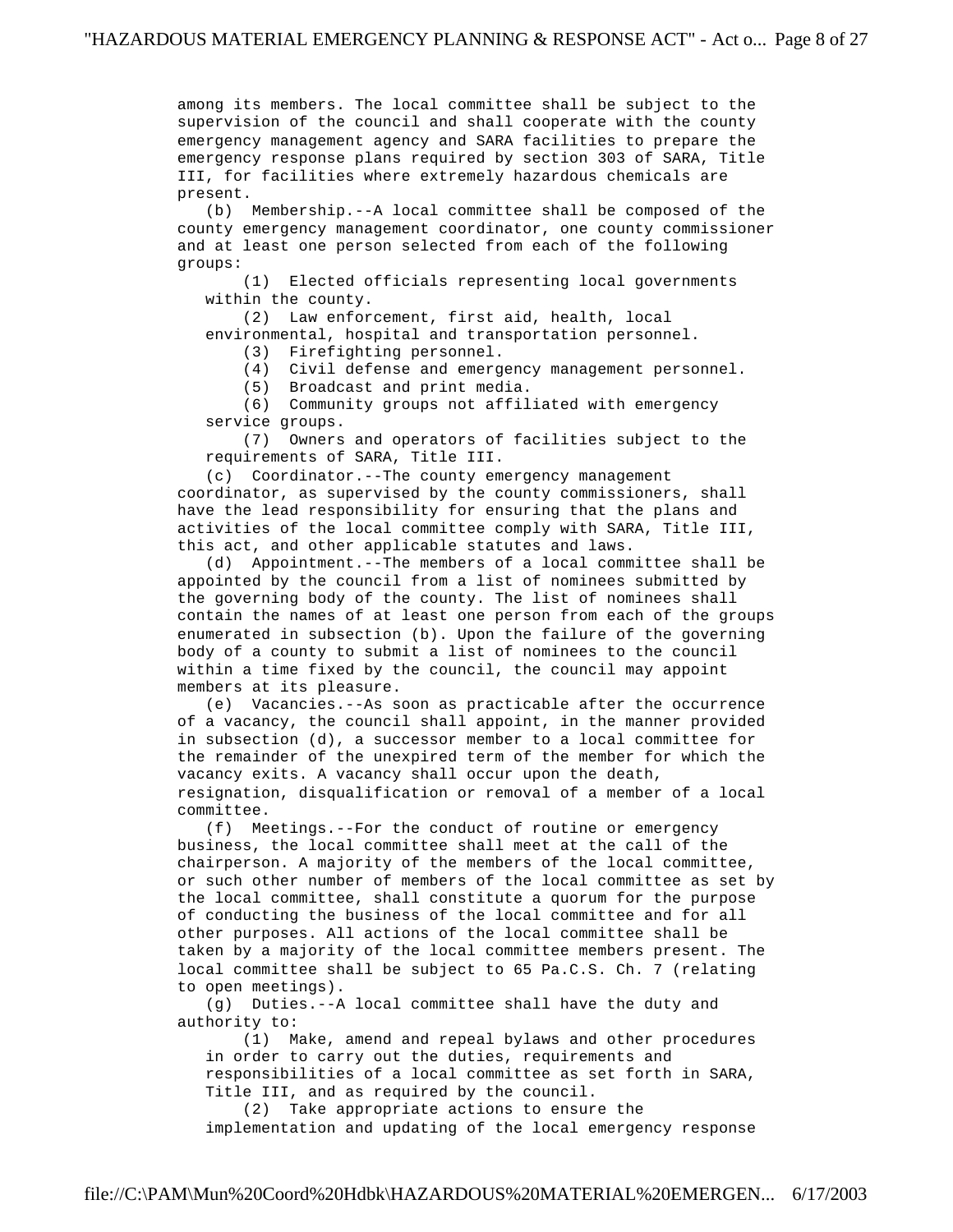plans required by this act. (3) Report to the council on alleged violations of this act.

 (4) Prepare reports, recommendations or other information related to the implementation of this act, as requested by the council.

 (5) Meet, when appropriate, with any Commonwealth agency or local or regional agency which is empowered to exercise the governmental functions of planning and zoning, to regulate land use and land use development, or to authorize the siting of a facility within the county to discuss and review with the Commonwealth agency and local agency all mitigation factors necessary to protect the health, safety and welfare of the general public from a potential release of hazardous materials from a proposed facility. Mitigation factors include, but are not limited to, environmental impacts, shelter and evacuation feasibility, emergency warning and communications, availability of response equipment and future population and economic growth in the area of the proposed facility.

 (6) Accept and deposit into its county Hazardous Material Emergency Response Account any grants, gifts or other funds received which are intended for the purpose of carrying out this act.

 (h) Expenses.--The administrative and operational expenses of a local committee may be paid through a combination of sources by the county from the fees collected by the county, from grants received from the council in accordance with the provisions of sections 207 and 208, respectively, or by accepting private donations.

 (i) Agency and compensation for injury.--A member of a local committee shall be an agent of the council and shall be deemed a duly enrolled emergency management volunteer for the purposes of 35 Pa.C.S. § 7706 (relating to compensation for accidental injury).

 (j) Advisory capacity.--The local committee may perform other emergency management advisory duties as requested by county elected officials.

 (k) Plan provisions.--Each emergency plan shall include, but not be limited to, each of the following:

 (1) Identification of the facility subject to the requirements of section 303 of SARA, Title III, within the county, identification of routes likely to be used for the transportation of substances on the list of extremely hazardous substances and identification of additional facilities contributing or subjected to additional risk due to their proximity to the facility subject to the requirements of this section, such as hospitals or natural gas facilities.

 (2) Methods and procedures to be followed by facility owners and operators and local emergency and medical personnel to respond to any release of such substances.

 (3) Designation of a county emergency management coordinator and facility emergency coordinators, who shall make determinations necessary to implement the plan.

 (4) Procedures providing reliable, effective and timely notification by the facility emergency coordinators and the county emergency management coordinator to persons designated in the emergency plan, and to the public, that a release has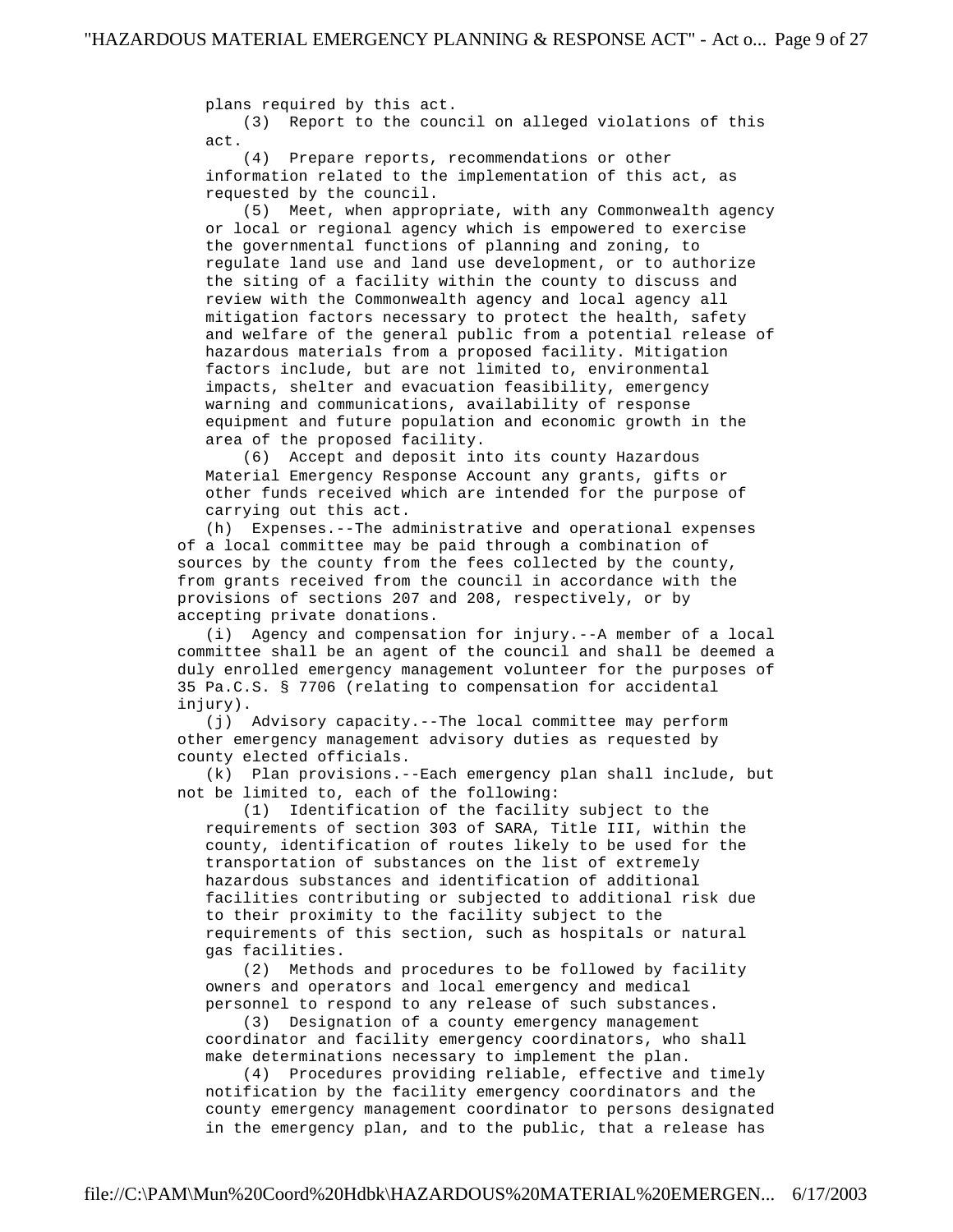occurred, consistent with the notification requirements of section 304 of SARA, Title III.

 (5) Methods for determining the occurrence of a release, and the area or population likely to be affected by such release.

 (6) A description of emergency equipment at each facility in the county subject to the requirements of this section, and an identification of the persons responsible for such equipment and facilities. The facility's equipment list shall be included in the plan. Community equipment lists may be maintained in the county/municipal emergency operations centers.

 (7) Evacuation plans, including provisions for a precautionary evacuation and alternative traffic routes.

 (8) Refer to the location of training programs, including schedules for training of local emergency response and medical personnel.

 (9) Refer to the location of schedules for exercising the emergency plan.

(10) The latitude and longitude of the facility.

 (11) The vulnerability radius for each extremely hazardous substance that meets threshold planning quantity requirements.

 (12) All appropriate response organizations that would likely be called to the facility in the event of an emergency.

 (13) The location, quantity and type of any extremely hazardous substance that meets the threshold planning quantity at the facility.

 (14) A standard list of information to be collected for each emergency in the initial notification system.

 (15) A statement the local emergency planning committee will review the results of emergency response activities and hazardous material exercises to incorporate relevant adjustments to the plan.

 (l) Mentoring council.--Nothing in this act shall prohibit the creation of an additional voluntary council formed for the purpose of furthering education and outreach to facilities to ensure awareness of and have access to safety tools and resources necessary to effectively implement and comply with the requirements of this act.

 (203 amended Dec. 20, 2000, P.L.885, No.121) Section 204. Hazardous material safety program.

 (a) Program components.--In conjunction with the Departments of Environmental Protection, Health, Transportation, Agriculture, Labor and Industry and Community and Economic Development, Pennsylvania Public Utility Commission, Fish and Boat Commission, Pennsylvania Turnpike Commission and the Pennsylvania State Police, or any other Commonwealth agencies as determined by the council, PEMA shall develop a hazardous material safety program for incorporation into the Commonwealth Emergency Operations Plan developed by PEMA under 35 Pa.C.S. Pt. V (relating to emergency management services). The hazardous material safety program shall include an assessment of the potential dangers and risks that hazardous material releases occurring at facilities and from transportation-related accidents pose to the general public and the environment. The Pennsylvania State Fire Academy shall be utilized as the Commonwealth's center for hazardous materials training pursuant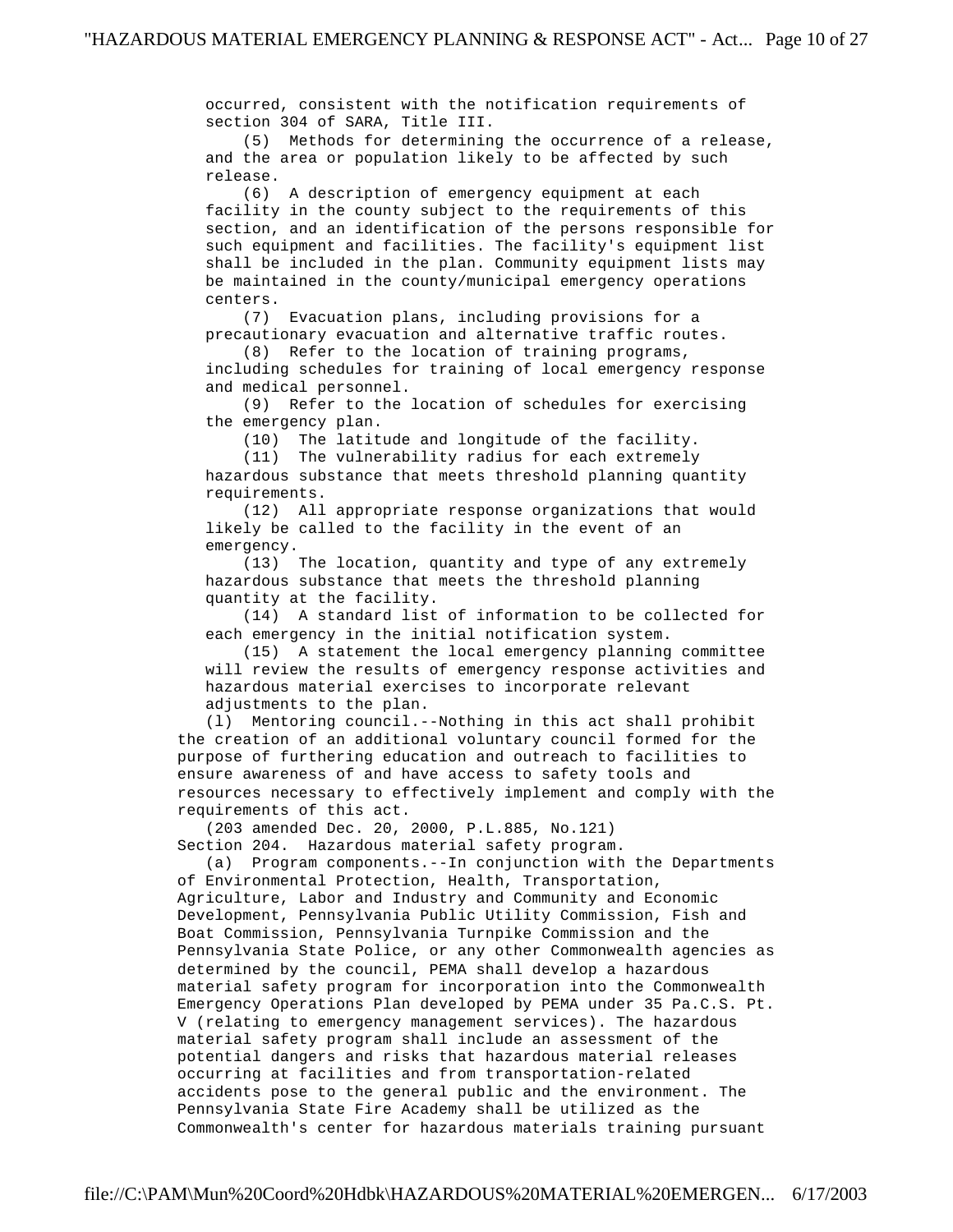to its duties under the act of November 13, 1995 (P.L.604, No.61), known as the State Fire Commissioner Act. The program shall also consider the impacts, consequences and necessary protective measures required to respond to and mitigate the effects of such releases and accidents. The program shall include, but not be limited to:

 (1) Development of comprehensive emergency management guidance for hazardous materials for the Commonwealth and Commonwealth agencies which sets forth the specific duties, responsibilities, roles and missions of Commonwealth agencies.

 (2) Development of comprehensive emergency management guidance consistent with the Emergency Management Services Code for hazardous materials that can be used by the local committees to meet the requirements of Federal and Commonwealth statutes and laws.

 (3) Development of specific procedures for counties to complete periodic reports conforming to the requirements of subsection (b.1) as required by PEMA on the status and capabilities of each county's hazardous materials safety program.

 (4) Development of a notification system whereby the owners and operators of a facility will report the occurrence of any hazardous substance or extremely hazardous substance release to the appropriate Commonwealth agencies, local agencies and Commonwealth and local officials designated in the Commonwealth and local emergency plans. The reporting requirements for this notification system are set forth in section 206.

 (5) Development of a notification system whereby the transporters of any hazardous substance or extremely hazardous substance will report the occurrence of any hazardous material release to the Commonwealth agencies, local agencies and Commonwealth and local officials designated in the Commonwealth and local plans. The reporting requirements for this notification system are set forth in section 206.

 (6) Training and equipping local agency public safety and emergency response personnel.

 (7) Establishing training standards and a certification program for the formation of Commonwealth agency, local agency or regional hazardous material response teams. All Commonwealth agency, supporting paid and volunteer emergency service organizations, local agency or other agencies and committees that establish training standards for emergency service, law enforcement, firefighting or other personnel shall cooperate with the council in the implementation of these training standards and certification program.

 (8) Periodic exercise of hazardous material release scenarios at facilities and transportation sites that are designed to test the response capabilities of Commonwealth agency, local agency and regional public safety and emergency response personnel and certified hazardous materials response teams.

 (9) Assistance in procuring of specialized hazardous material response supplies and equipment to be used by local and regional public safety and emergency response personnel.

 (10) PEMA's staffing and operation of a 24-hour State emergency operations center to provide effective emergency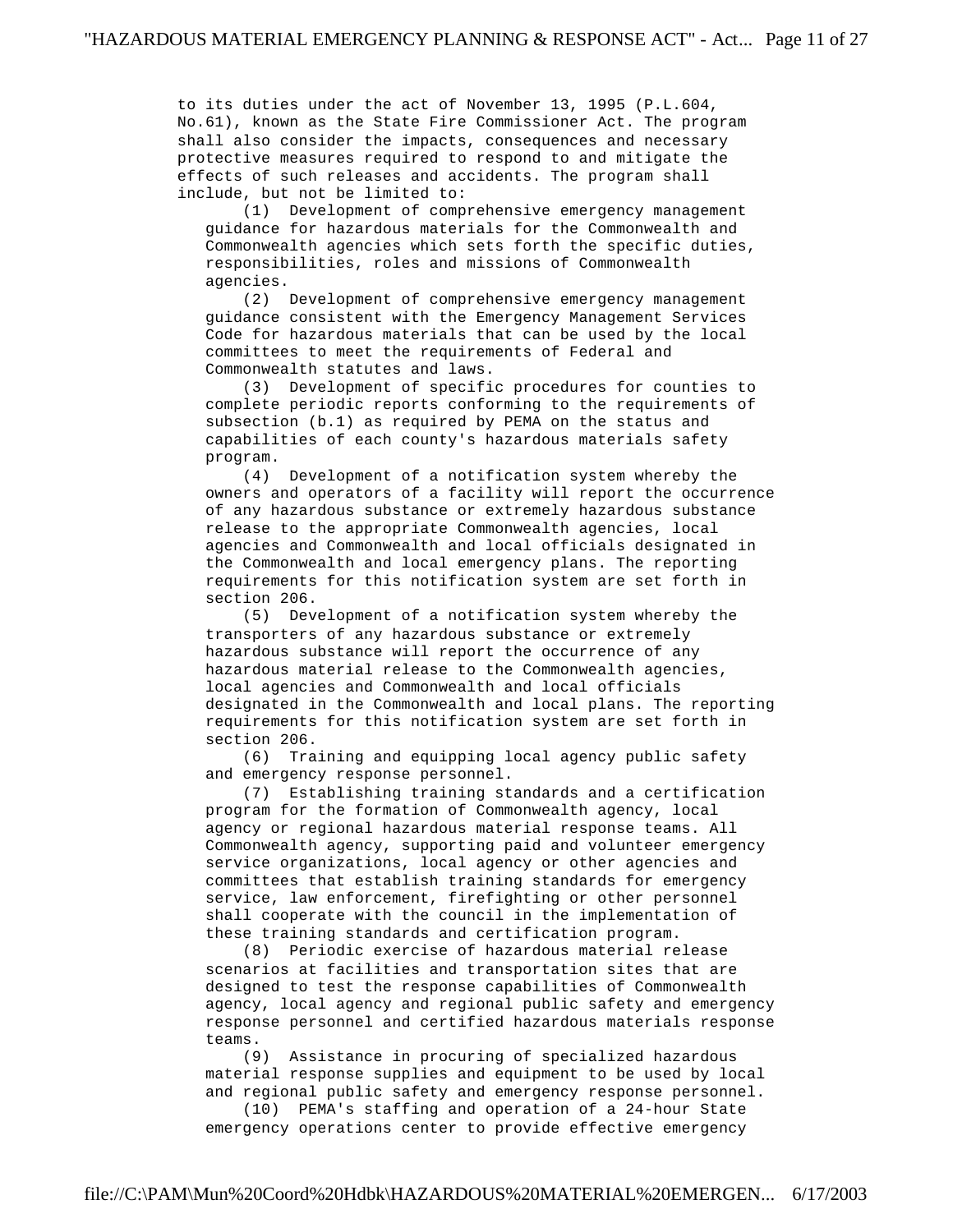response coordination for all types of natural and manmade disaster emergencies, including the ability to receive and monitor the emergency notification reports required under sections 205 and 206 from all facilities and transporters involved with hazardous material incidents.

 (11) Provisions for financial assistance to counties as provided in sections 207 and 208 and for the payment of compensation benefits awarded to duly enrolled emergency management volunteers under 35 Pa.C.S. § 7706 (relating to compensation for accidental injury).

 (b) County preparedness assessment.--(Deleted by amendment). (b.1) Requirements for periodic reports.--The periodic reports required by subsection (a)(3) shall include the following:

 (1) Potential threats posed by facilities requiring emergency response plans under section 303 of SARA, Title III, and other concentrations of hazardous materials in the county or in areas immediately adjacent to the county that may pose a threat.

 (2) Potential threats posed by hazardous material transported by highway and railroad in the county.

 (3) Identification of existing capabilities to respond to hazardous material releases, including personnel, equipment, training, planning and identification of existing hazardous material response zones.

 (4) Selection of an option to comply with this act under section 209(e) and identification of the need for personnel, equipment, training and planning needed to respond to the potential threats, including the designation of proposed levels of preparedness for local or regional response teams and proposed local or regional response zones.

 (5) Identification of other resources needed to implement the provisions of this act and to support the local emergency planning committee.

 (6) An audit of the Hazardous Material Emergency Response Account.

 (7) Such other information as PEMA may deem necessary. (204 amended Dec. 20, 2000, P.L.885, No.121)

Section 205. Emergency reporting requirements.

 (a) Requirements.--The owner or operator of a facility in this Commonwealth shall comply with the following requirements:

 (1) The owner or operator of a facility in this Commonwealth covered under section 302 of SARA, Title III, shall comply with the emergency planning and notification requirements under sections 302 and 303 of SARA, Title III.

 (2) The owner or operator of a facility in this Commonwealth covered under section 311 of SARA, Title III, shall comply with the reporting requirements under sections 311 and 312 of SARA, Title III.

 (3) The owner or operator of a facility in this Commonwealth subject to section 313 of SARA, Title III, shall comply with the toxic chemical release form requirements under section 313 of SARA, Title III.

 (4) The owner of a facility in this Commonwealth subject to the requirements of paragraphs (2) and (3) shall comply with the procedures for providing information under section 323 of SARA, Title III.

 (5) The owner or operator of a facility in this Commonwealth covered under section 304 of SARA, Title III,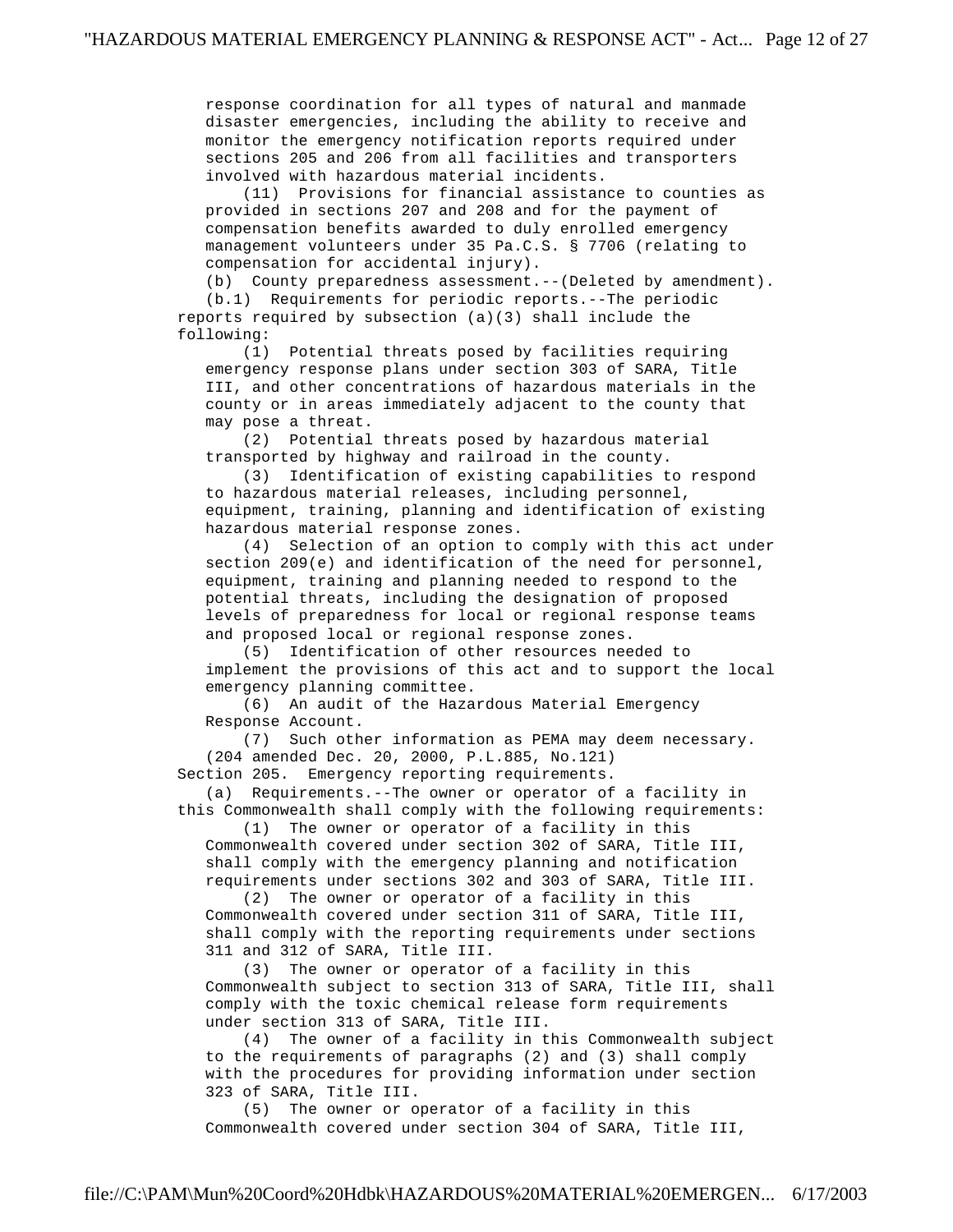shall comply with the notification requirements of section 304 of SARA, Title III, and section 206 of this act.

 (a.1) Report to health care provider.--When an employee of a facility is exposed to a substance covered by SARA, Title III, the owner or operator of the facility shall provide to the health care provider the appropriate material safety data sheet necessary for appropriate medical treatment.

 (b) Document repository.--For the purposes of complying with the reporting requirements set forth in sections 311, 312 and 313 of SARA, Title III, the owner or operator of any facility shall submit its material safety data sheets or chemical lists, emergency and hazardous chemical inventory forms and toxic chemical release forms to the Department of Labor and Industry, which is the council's repository for those documents at the State level.

 (c) Rolling stock.--The owner or operator of a property that has one or more rolling stock, whether owned or leased, located within its property boundaries for any period of time in excess of five continuous days and containing an extremely hazardous substance in excess of the threshold planning quantity shall notify the council and the appropriate local committee of that fact and shall assist the local committee in preparing an emergency response plan, which contains those provisions that either the council or the appropriate local committee directs, in order to deal with any potential release of an extremely hazardous substance from that rolling stock.

 (d) Facility duties.--The owner or operator of any facility that manufactures, produces, uses, transfers, stores, supplies or distributes any hazardous material after the effective date of this subsection shall:

 (1) Provide the emergency planning notification and information required by sections 302(c) and 303(d) of SARA, Title III, to the council and the appropriate local emergency planning committee within five business days after an extremely hazardous substance is first present at such facility.

 (2) Submit its material safety data sheets or chemical lists and emergency hazardous chemical inventory forms to the Department of Labor and Industry, the appropriate local emergency planning committee and the fire department with jurisdiction over the facility within five business days after the hazardous chemical is first present at the facility. The owner or operator shall also comply with the requirements of section 311(d)(2) of SARA, Title III, within five business days.

 (205 amended Dec. 20, 2000, P.L.885, No.121) Section 206. Emergency notification requirements.

 (a) Facility or transportation accident or incident.--Except as provided in subsection (e), the owner or operator of a facility that manufactures, produces, uses, imports, exports, stores, supplies or distributes any hazardous substance or extremely hazardous substance and the owner or operator of a vehicle that ships, transports or carries any hazardous substance or extremely hazardous substance to, within, through or across this Commonwealth shall immediately report the release of the substance which exceeds the reportable quantity and which extends beyond the property boundaries of the facility or which results from a transportation accident or incident to the appropriate Commonwealth and county emergency response office as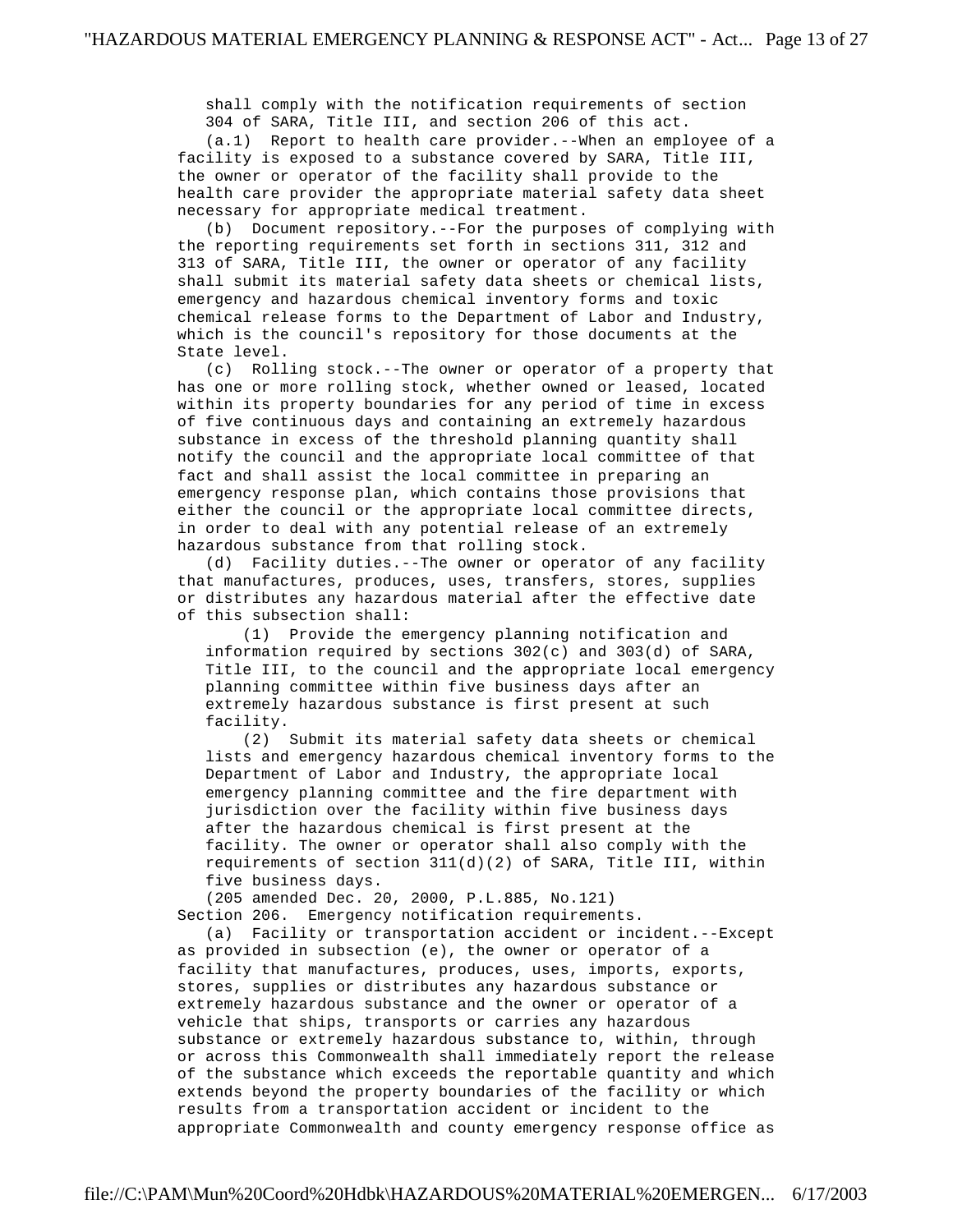follows:

 (1) Two notifications shall be made by the owner or operator of a facility. The first call shall be to the 24 hour response telephone number of the county office designated and acting as the emergency response coordinator for the local committee, which may be known as the county emergency management office 24-hour response number. The second call shall be made to the PEMA 24-hour response number.

 (2) Notification shall be made by the owner or operator of a vehicle by dialing 911 or, in the absence of a 911 emergency telephone number, calling the operator in order to notify the county emergency management office 24-hour response number within whose jurisdiction the transportation accident or incident has occurred, and reporting that a hazardous substance or an extremely hazardous substance release has occurred. The county emergency management office shall report any notification made under this subsection to the PEMA 24-hour response number within one hour of its receipt.

 (a.1) Additional notice.--A county emergency management agency which receives notification under subsection (a) must immediately provide information to the fire chief in the appropriate jurisdiction relating to the details of the release, including, but not limited to, the substance involved.

 (b) Contents.--The notification required by this section shall include each of the following to the extent known at the time of the notice and so long as no delay in responding to the emergency results:

 (1) The name and telephone number of the person making the notification.

 (2) The name of the person employed by the owner or operator of the facility or vehicle who has the authority or responsibility to supervise, conduct or perform any cleanup activities required at the facility or transportation accident site or to contract for the performance of any cleanup activities at the facility or transportation accident site.

 (3) The chemical name or identity of any substance involved in the release.

 (4) An indication of whether the substance is an extremely hazardous substance or other hazardous material or appears on a Federal or Commonwealth list of hazardous materials as periodically amended.

 (5) An estimate of the quantity of the substance that was released into the environment.

(6) The time, location and duration of the release.

(7) The medium or media into which the release occurred.

(8) Any known or anticipated acute or chronic health

 risks associated with the emergency and, where appropriate, advice regarding medical attention necessary for exposed individuals.

 (9) Proper precautions to take as a result of the release, including evacuation, unless the information is readily available to the community emergency coordinator under an emergency plan, and any other relevant information which may be requested.

 (10) The name and telephone number of the person or persons to be contacted for further information.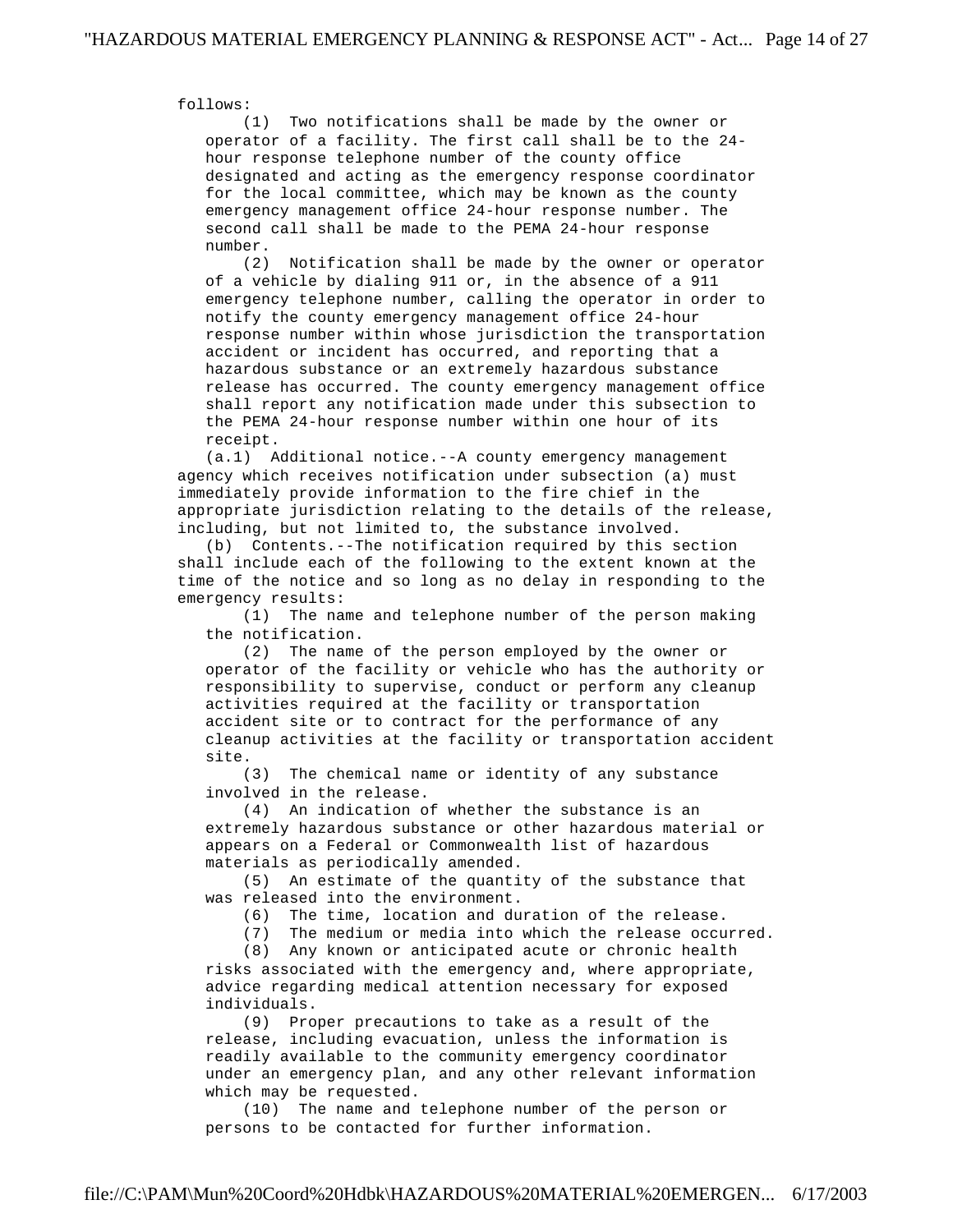(11) Additional information required by Federal or Commonwealth law or regulation.

 (c) PEMA notice.--The notification to PEMA shall be made to the PEMA 24-hour response number. This notification shall contain the information required by subsection (b). The notice to PEMA shall fulfill the requirements in SARA, Title III, to notify the council and shall fulfill any requirements in other State laws to notify the Department of Environmental Protection about the same hazardous chemical spill or release. PEMA shall provide notice of the spill or release to the Department of Environmental Protection.

 (d) Written report.--Within 14 calendar days after a release which required notice under this section, the owner or operator of a facility and the owner or operator of a vehicle shall provide a written follow-up report or reports if more information becomes available, to PEMA and the county emergency management office setting forth and updating the information required under subsection (b), and including additional information with respect to:

(1) Actions taken to respond to and contain the release.

 (2) Any known or anticipated acute or chronic health risks associated with the release.

 (3) Advice regarding medical attention necessary for exposed individuals, where appropriate.

 (4) Actions to be taken to mitigate potential future incidents.

 (e) Exception.--The provisions of this section shall not apply to a release of a hazardous substance or an extremely hazardous substance if the release of such substance is exempted, excluded or permitted by Federal or Commonwealth statute, law, rule or regulation.

(f) Coordinated notification system.--

 (1) The council shall, within one year of the effective date of this act, complete a study of current notification procedures to determine the feasibility of establishing a single notification center and simplified alternative notification processes for State agencies to receive notification of all emergencies involving hazardous or potentially hazardous substances or releases into the air or water or on the land. The council shall study the feasibility of replacing notification of individual State agencies with a single point of contact and simplified alternative notification procedures covering substances regulated by this act, by the act of June 22, 1937 (P.L.1987, No.394), known as The Clean Streams Law, the act of January 8, 1960 (1959 P.L.2119, No.787), known as the Air Pollution Control Act, the act of July 7, 1980 (P.L.380, No.97), known as the Solid Waste Management Act, the act of October 18, 1988 (P.L.756, No.108), known as the Hazardous Sites Cleanup Act, the act of July 6, 1989 (P.L.169, No.32), known as the Storage Tank and Spill Prevention Act, or by any other State statute requiring notification of any State agency of spills and releases into the environment. The study shall consider any impact a single point of contact and alternative notification procedures may have on the regulated community, any enforcement programs within the Department of Environmental Protection or other agencies and notification requirements established in Federal law and make specific recommendations for implementing its findings, including recommended changes to State law. The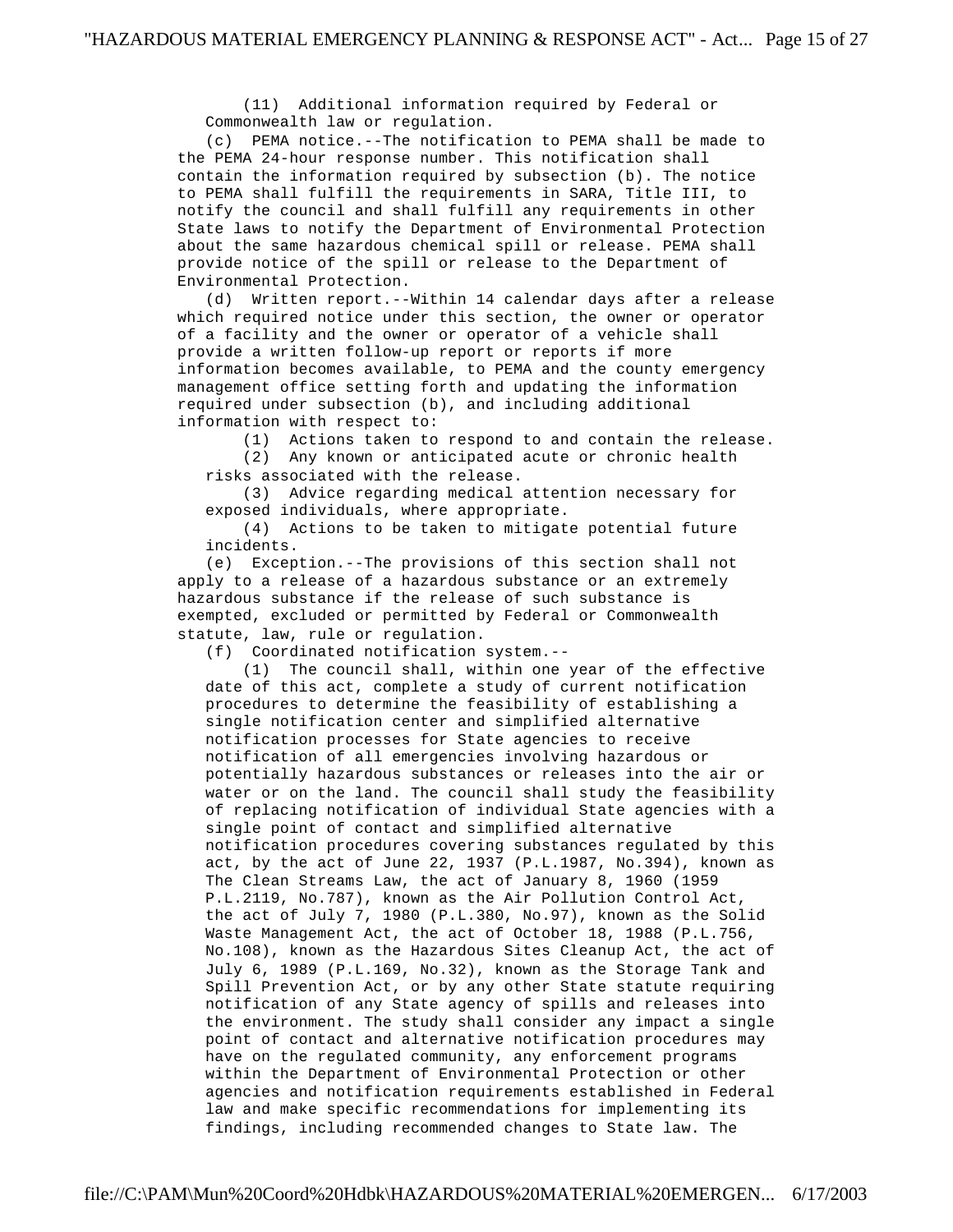Hazardous Material Emergency Planning and Response Advisory Committee shall be involved in the development of the study.

 (2) The council shall forward a copy of the final study, including a recommended timetable for implementing any recommendations, to the House Conservation Committee and the Senate Environmental Resources and Energy Committee. (206 amended Dec. 20, 2000, P.L.885, No.121)

Section 207. Establishment of funds.

(a) Hazardous Material Response Fund.--

 (1) There is hereby created in the State Treasury a nonlapsing restricted account to be known as the Hazardous Material Response Fund. The fund shall consist of the fees collected under subsections (c), (d) and (e), civil penalties and fines and funds appropriated by the General Assembly. Moneys in the fund and the interest which accrues shall be appropriated annually to PEMA for disbursement and shall be used to carry out the purposes, goals and objectives of SARA, Title III, and the Commonwealth's hazardous material safety program.

 (2) PEMA shall administer and allocate moneys in the fund, including all interest generated therein, in the following manner:

 (i) Up to 10% may be expended on training programs. (ii) Up to 10% may be expended for public and facility owner education, information and participation programs.

 (iii) Up to 10% may be used for the general administrative and operational expenses of this act. (iv) The remaining revenue in the fund shall be used

 as grants to support the activities of counties under this act, as described in section 208.

(b) County emergency response financing.--

 (1) The treasurer of each county shall establish a nonlapsing restricted account to be known as the Hazardous Material Emergency Response Account. The account shall consist of revenue from fees authorized by this section, county, Federal or State funds, grants, loans or penalties and any private donations provided to finance the hazardous material safety program. Expenditures from the account shall be authorized by the county consistent with the needs identified in the periodic report prepared in accordance with guidelines established by PEMA. The Hazardous Material Emergency Response Account shall also be utilized by the local emergency planning committee to resolve cost recovery disputes that arise between a person who causes a release of a hazardous material and a volunteer emergency services organization when acting in support of a certified hazardous material response team in accordance with this act. Each volunteer services organization is eligible to receive from the Hazardous Material Emergency Response Account up to \$1,000 per response to cover expenses related to a response if the person who causes a release of a hazardous material cannot be identified or is financially unable to pay costs as defined in section 210(b).

 (2) By March 1 of each year, each owner or operator of a facility shall pay to the county treasurer where the facility is located a local hazardous chemical fee of from \$35 to \$75, as established by the county by ordinance, for each hazardous chemical within the meaning of 29 CFR 1910.1200(c) or its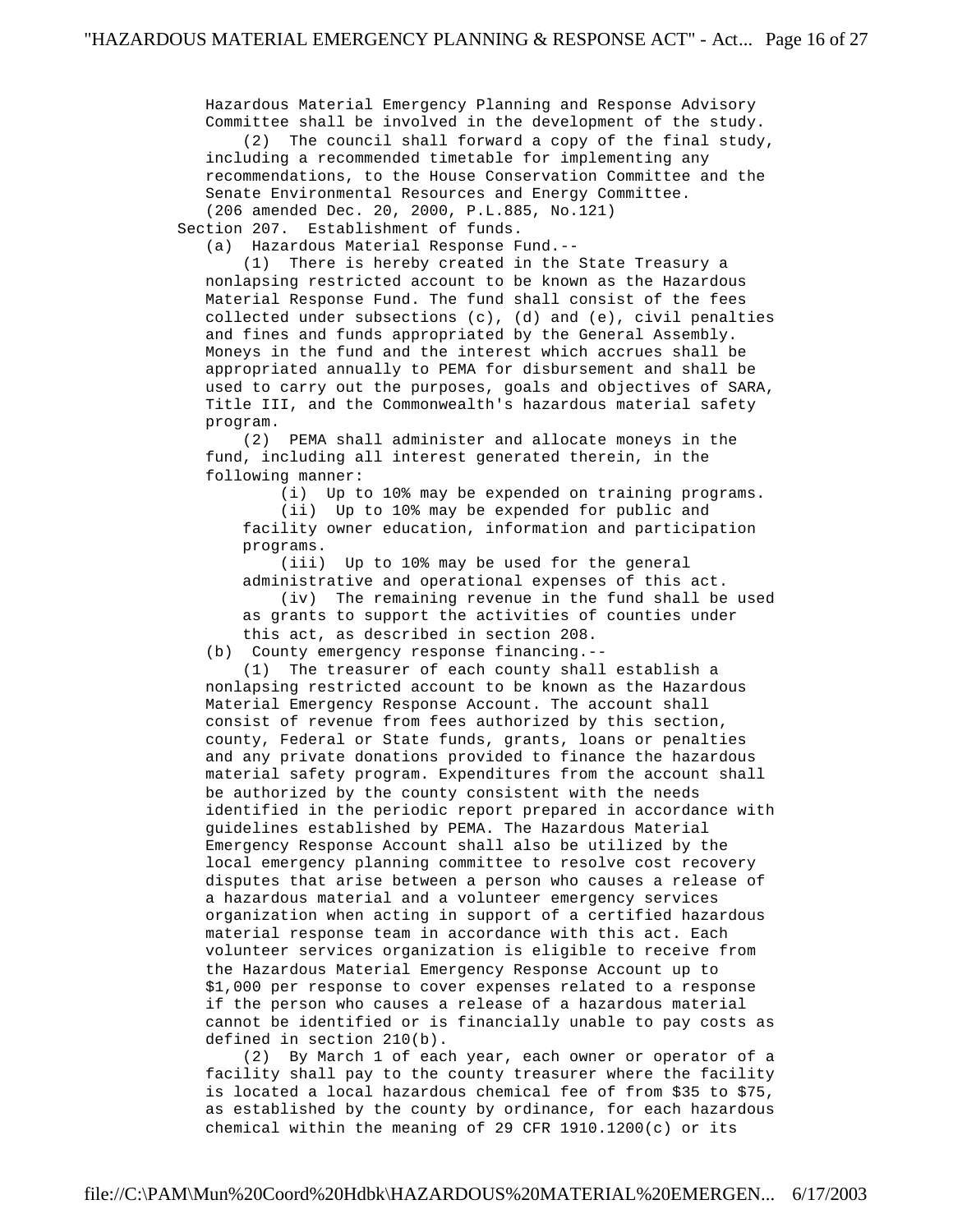successor which is required by section 312 of SARA, Title III, to be listed on the hazardous chemical inventory form (Tier II) which the owner or operator of the facility submits to the local emergency planning committee. Counties shall grant facility owners up to 100% credit toward their chemical fee obligation under this section for training, equipment or other in-kind services donated to the county to support the hazardous material safety program if such training, equipment or in-kind services are accepted by the county. The credit shall be based on the fair market value of equipment donated and the agreed-upon value of training or in-kind services donated.

 (3) Counties may establish a program to provide funding through the Hazardous Material Emergency Response Account for certified hazardous material response teams serving the county. This grant program shall not be bound by any dollar limits on assistance to local fire protection services imposed by other statutes.

 (c) Hazardous chemical fee.--Each owner or operator of a facility shall pay a fee, to be known as a hazardous chemical fee, of \$10 by March 1 of each year to the council for each hazardous chemical within the meaning of 29 CFR 1910.1200(c) or its successor which is required by section 312 of SARA, Title III, to be listed on the hazardous chemical inventory form (Tier II) which the owner or operator of the facility submits to the council. The fees collected under this subsection shall be deposited by the council into the Hazardous Material Response Fund.

 (d) Toxic chemical registration fee.--Each owner or operator of a facility that submits a toxic chemical release form to the Department of Labor and Industry on or before July 1, 1990, as required by section 313 of SARA, Title III, shall pay a \$1,000 registration fee to the Department of Labor and Industry. The registration fees collected under this subsection shall be deposited by the Department of Labor and Industry into the Hazardous Material Response Fund. The Department of Labor and Industry may retain up to 10% of the fees collected for administration of the program and management of the data collected.

 (e) Toxic chemical release form fee.--Each owner or operator of a facility shall pay a fee of \$250 on or before July 1, 1991, and the first day of July of every year thereafter, to the Department of Labor and Industry for each toxic chemical which is required by section 313 of SARA, Title III, to be listed on the toxic chemical release form which the owner or operator of the facility submits to the Department of Labor and Industry. The cumulative amount of this fee shall not exceed \$5,000 per facility. The fees collected under this subsection shall be deposited by the Department of Labor and Industry into the Hazardous Material Response Fund. The Department of Labor and Industry may retain up to 10% of the fees collected for administration of the program and management of the data collected.

 (f) Emergency planning fee.--By March 1 of each year, each owner or operator of a facility that manufactures, produces, uses, stores, supplies or distributes any extremely hazardous substance in quantities larger than the threshold planning quantities shall be required to pay to the county treasurer where the facility is located an emergency planning fee of up to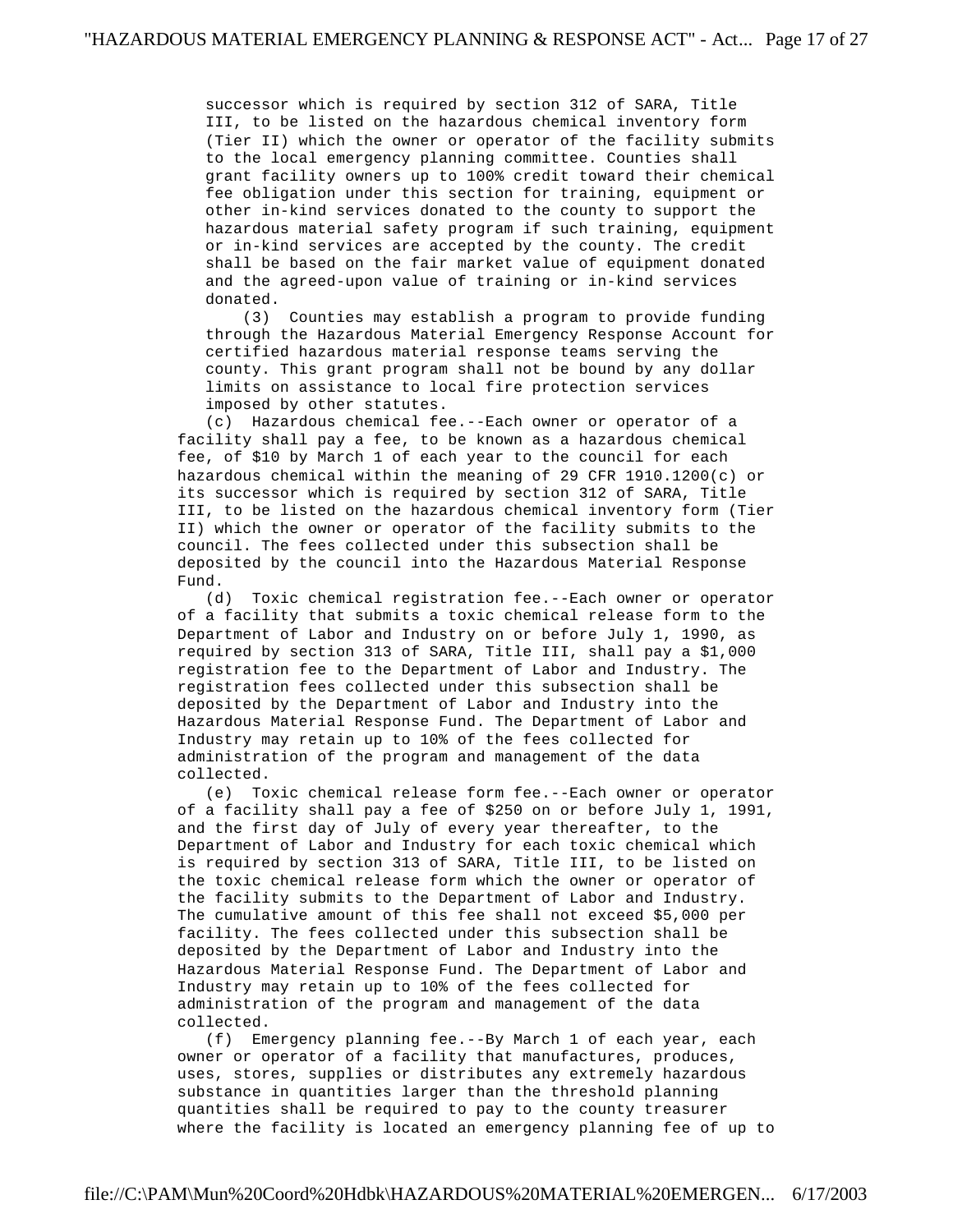\$100 as established by the county by ordinance. Counties shall grant facility owners up to 100% credit toward any emergency planning fee obligation under this section for training, equipment or other in-kind services donated to the county to support the hazardous material safety program if such training, equipment or in-kind services are accepted by the county, in addition to those for which a credit is claimed under subsection (b)(2). The credit shall be based on the fair market value of equipment donated and the agreed-upon value of training or in kind services donated.

 (g) Exemptions.--The owners or operators of family farm enterprises, service stations and facilities owned by State and local governments shall be exempt from payment of the fees required under subsections (b), (c), (d), (e) and (f).

 (h) Federal funds, grants or other gifts.--The council is authorized to accept and may deposit into the Hazardous Material Response Fund grants, gifts and Federal funds for the purpose of carrying out the provisions of this act.

 (i) Changes in threshold quantities and chemicals.--(Deleted by amendment).

(j) Termination.--(Deleted by amendment).

 (k) Transportation fee study.--Within one year of the effective date of this act, the council shall report to the General Assembly on the feasibility of establishing a fee on the transporters of hazardous materials regulated under this act. The purpose of this fee would be to supplement the funds provided by fixed facility owners or operators to the Hazardous Material Response Fund.

 (l) Status of fund.--The Hazardous Material Response Fund shall not be subject to 42 Pa.C.S. Ch. 37 Subch. C (relating to judicial computer system).

(207 amended Dec. 20, 2000, P.L.885, No.121)

Section 208. Emergency management grants.

 (a) General.--Each county shall participate in the hazardous material safety program and may be eligible to receive an emergency management grant from the Hazardous Material Response Fund in order to comply with the requirements of SARA, Title III, and the Commonwealth's hazardous material safety program.

 (b) Applications.--A county may apply annually to PEMA for an emergency management grant. Applications shall be made in accordance with the guidelines established by PEMA.

 (c) Eligible costs.--Eligible costs for emergency management grants are limited to the cost of:

 (1) Developing periodic reports conforming to the requirements of section 204(b.1).

(2) Developing, updating and exercising emergency

 response plans required under section 303 of SARA, Title III. (3) Performing public information functions as required

by section 324 of SARA, Title III.

 (4) Collecting, documenting and processing chemical inventory forms and other documents required by SARA, Title III.

 (5) Developing an emergency planning and response capability for responding to hazardous material releases and meeting the requirements of the Commonwealth's hazardous material safety program, including training, equipment, material and other supplies needed to respond to a release.

 (6) Supporting the operation and administration of local committees.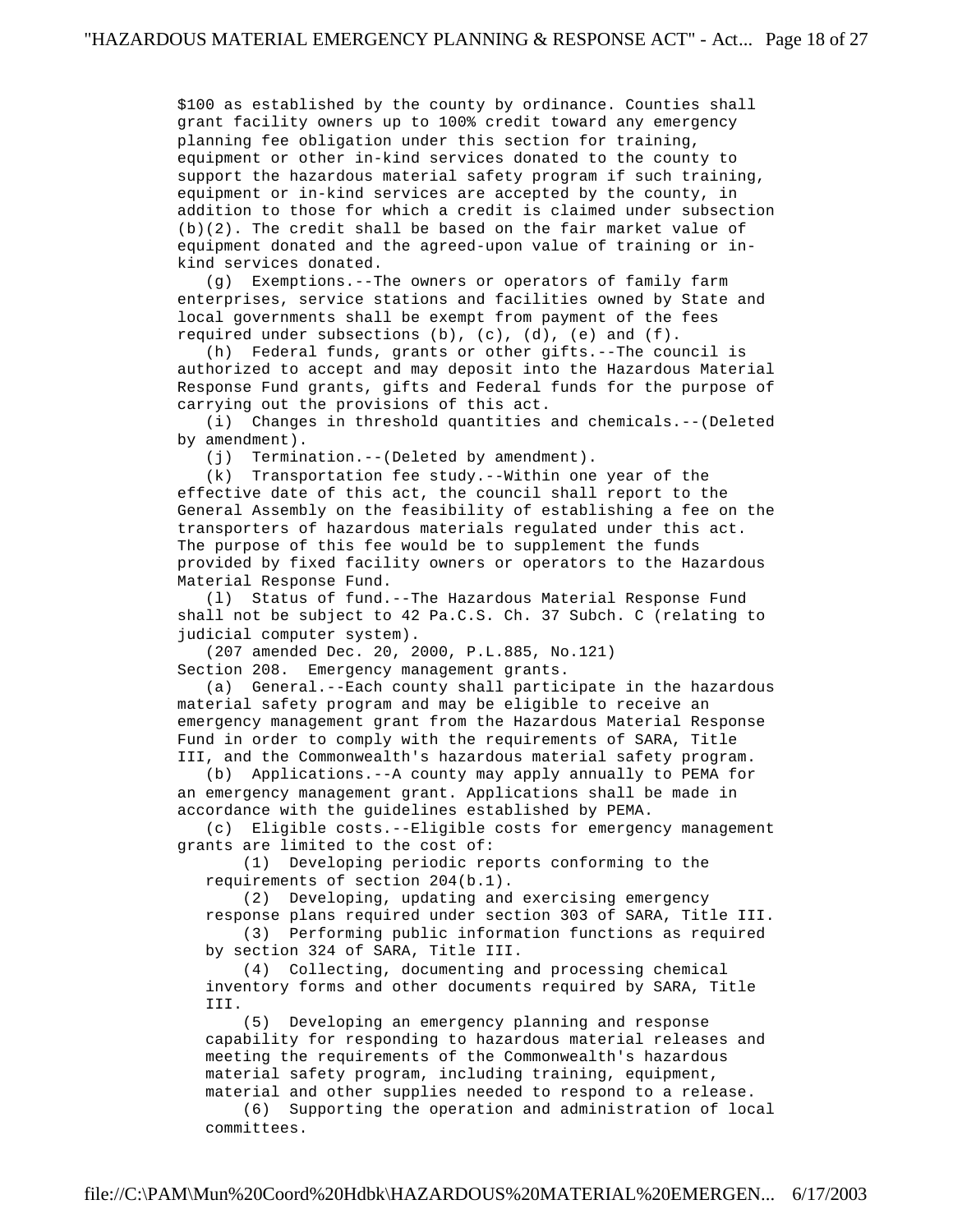(7) Reimbursing certain response costs of supporting volunteer emergency service organizations in accordance with section  $207(b)(1)$ .

 (d) Grant amount.--The amount of the annual grant from the Hazardous Material Response Fund shall not exceed the sum of:

 (1) the funds of local revenues made available by the county for the purpose of complying with the requirements and provisions of SARA, Title III, and the Emergency Management Services Code with respect to hazardous material releases, retroactive to November 1986; and

 (2) the revenues collected under section 207(b)(2) and  $(f)$ ;

 except that any county emergency management coordinator whose Hazardous Material Emergency Response Account receives less than \$10,000 annually in fees established in this section or meets the requirements of subsection  $(e)(3)$  shall be eligible for additional grants equal to county funds specifically appropriated for compliance with this act, not to exceed \$5,000.

 (e) Payment of grants.--PEMA shall review annually all applications received under this section and may make grants to the counties from the Hazardous Material Response Fund. PEMA shall prioritize the available funds among the eligible applicants based upon the following criteria:

(1) ((1) deleted by amendment).

 (2) Compliance with the requirements of SARA, Title III, and the Commonwealth's hazardous material safety program and Emergency Management Services Code with respect to hazardous material releases.

 (3) The number of facilities located within the county, or the existence of unique or special circumstances that pose a threat to the health and safety of the general public or the environment, or both. The existence of unique or special circumstances under this section as determined by PEMA shall include an interstate highway, the Pennsylvania Turnpike or any secondary route used by a transporter because of load restrictions on primary routes.

 (4) Availability of financial, technical or other assistance to the applicant from other governmental, business or private sources.

 (5) No more than 10% of the grant funds shall be allocated to any one county in any year.

(f) Initial grant.--(Deleted by amendment).

(208 amended Dec. 20, 2000, P.L.885, No.121)

Section 209. Certified hazardous material response teams.

 (a) General rule.--The council shall establish a program for certifying hazardous material response teams, setting standards for training, equipment, safety, operations and administration of the teams. The certification program shall include, but not be limited to:

 (1) Standards for certifying response teams with several preparedness levels patterned after levels established by the United States Occupational Safety and Health Administration at 29 CFR Part 1910.120.

 (2) Reviewing existing hazardous material training and certification programs to establish specific procedures for crediting that training and certification under the program established by this section.

 (b) Hazardous material response zones.--The council may establish hazardous material response zones, consisting of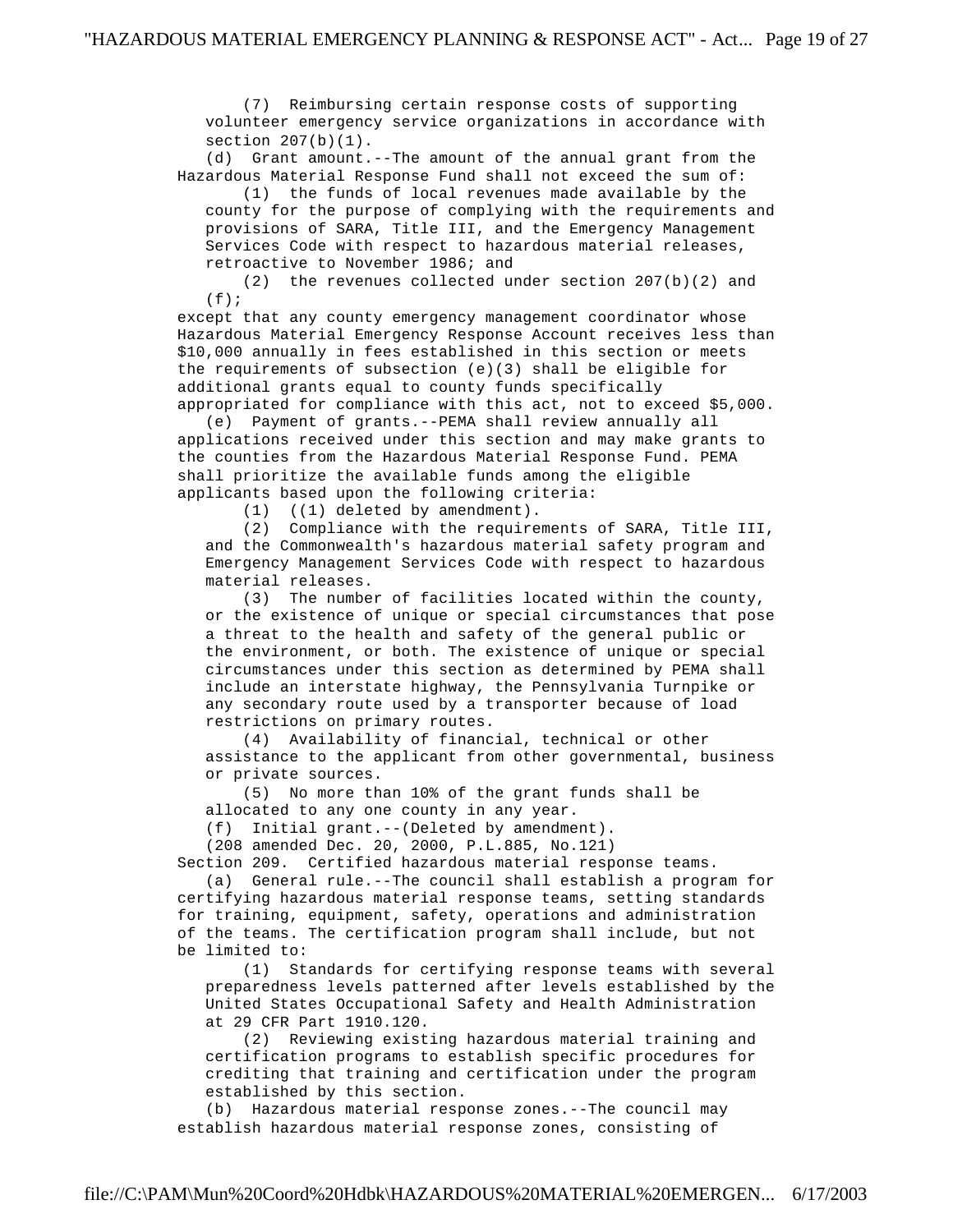portions of counties or multiple counties, that may be served by certified hazardous material response teams that are certified by the council where counties have not identified zones in their Hazardous Material Emergency Response Preparedness Assessment.

 (c) Grants.--Each certified hazardous material response team may be eligible to receive, through an application submitted by a county, an emergency management grant from the Hazardous Material Response Fund. Counties are required to submit copies of all applications and requests they receive from certified hazardous material response teams as part of their application.

 (d) Compliance with guidelines and regulations.--Hazardous material response teams shall comply with any guidelines, regulations, directives or other documents developed by PEMA and the council for incorporation into the Commonwealth's hazardous material safety program.

 (e) Compliance with act.--Each county shall comply with the hazardous material safety program and 35 Pa.C.S. Pt. V (relating to emergency management services) by doing any of the following:

 (1) Individually organizing and operating a certified hazardous material response team.

 (2) Contracting or having formal agreements with a certified hazardous material response team, including those formed by a regional hazardous material organization or private companies.

 (3) Participating as a member of a regional hazardous material organization for the purpose of creating and organizing a certified hazardous material response team.

 (f) Grants to counties.--A county may be eligible for a grant from the Hazardous Material Response Fund for a cost that would otherwise be eligible under section 208(c) but was actually incurred prior to the effective date of this act and after the effective date of SARA, Title III, provided that no such grant shall take priority over grants for eligible costs incurred after the effective date of this act.

 (g) Regional hazardous material organizations.--Regional hazardous material organizations formed solely by a county or counties may be funded fully or in part by proportional contributions from the political subdivisions included within the hazardous material response zone serviced by the regional hazardous material organization or as otherwise agreed to by contract between the regional hazardous material organization and those political subdivisions and approved in the county preparedness assessment.

 (h) Insurance.--Each Commonwealth agency, local agency, regional hazardous material organization, volunteer service organization, hazardous material transporter, manufacturer, supplier or user, or other entity that organizes a certified hazardous material response team as identified on the team certification, shall be responsible for providing, directly or by agreement with a third party, workers' compensation and ordinary public liability insurance for its certified hazardous material response team. The Commonwealth, a county or municipality may self-insure to meet this obligation to the extent it is now authorized by State law. A certified hazardous material response team that meets the training standards or certification requirements established under the Commonwealth's hazardous material safety program shall receive a discount from the applicable insurance company as that insurance company's loss experience justifies based on guidelines developed by the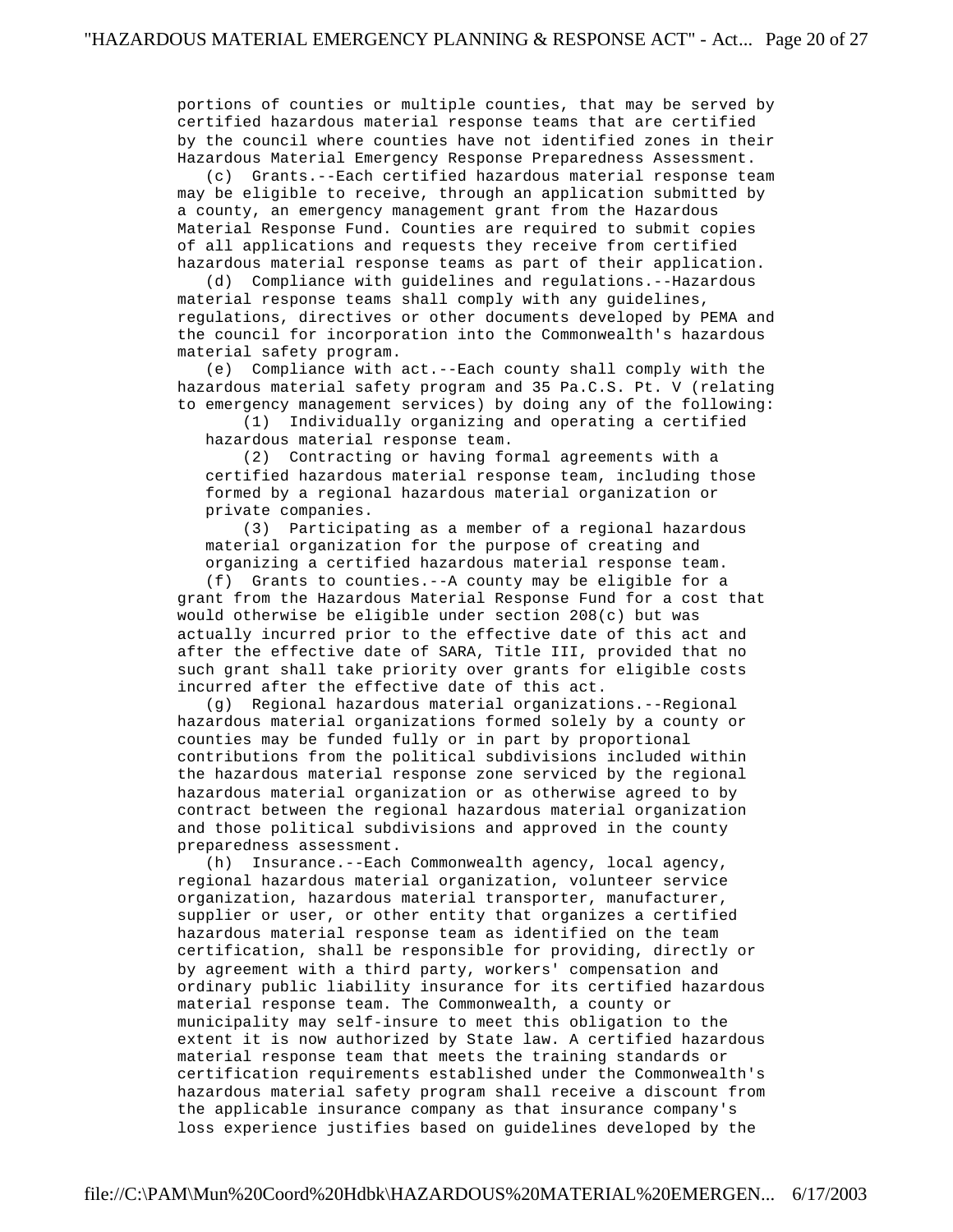Insurance Commissioner.

 (i) Incident response.--A certified hazardous material response team may, when authorized by the county emergency management coordinator, enter onto any private or public property on which a release of a hazardous material has occurred or the occurrence or the threat of a hazardous material release is imminent. A certified hazardous material response team may enter any adjacent or surrounding property to which the hazardous material release has entered or threatens to enter. A certified hazardous material response team may enter any private or public property in order to respond to the release or threatened release of a hazardous material, to monitor and contain the hazardous material release, to perform cleanup and stabilization actions and to perform any other response activities deemed necessary by the certified hazardous material response team or by the representatives of PEMA, the county emergency management office as established under 35 Pa.C.S. Pt. V or the local committee.

 (j) State agency.--Notwithstanding any Federal law to the contrary, the Department of Environmental Protection, consistent with the State emergency operations plan, is designated as the State agency assigned the responsibility to direct cleanup efforts at a release site upon the occurrence of a release. (209 amended Dec. 20, 2000, P.L.885, No.121)

 **Compiler's Note:** The Department of Environmental Resources, referred to in subsec. (j), was abolished by Act 18 of 1995. Its functions were transferred to the Department of Conservation and Natural Resources and the Department of Environmental Protection.

Section 210. Recovery of response costs.

 (a) General rule.--A person who causes a release of a hazardous material shall be liable for the response costs incurred by a certified hazardous material response team or a supporting paid or volunteer emergency service organization, or both. The Commonwealth agency, local agency, regional hazardous material organization, volunteer emergency service organization, or hazardous material transporter, manufacturer, supplier or user that organized the certified hazardous material response team, as identified on the team certification, or supporting paid or volunteer emergency service organizations, that undertakes a response action may recover those response costs in law or an action in equity brought before a court of competent jurisdiction or may proceed under the provisions of subsection (d). Should more than one certified hazardous material response team incur response costs for the same hazardous material release or incident, the organizing entities of those certified hazardous material response teams may file a joint action in law or equity and may designate one entity to represent the others in the law suit.

 (b) Amount.--In an action to recover response costs, a Commonwealth agency, local agency, regional hazardous material organization, supporting paid or volunteer emergency service organization, or a hazardous material transporter, manufacturer, supplier or user may include operational, administrative personnel and legal costs incurred from its initial response action up to the time that it recovers its costs. Only those certified hazardous material response teams and supporting paid or volunteer emergency service organizations that are properly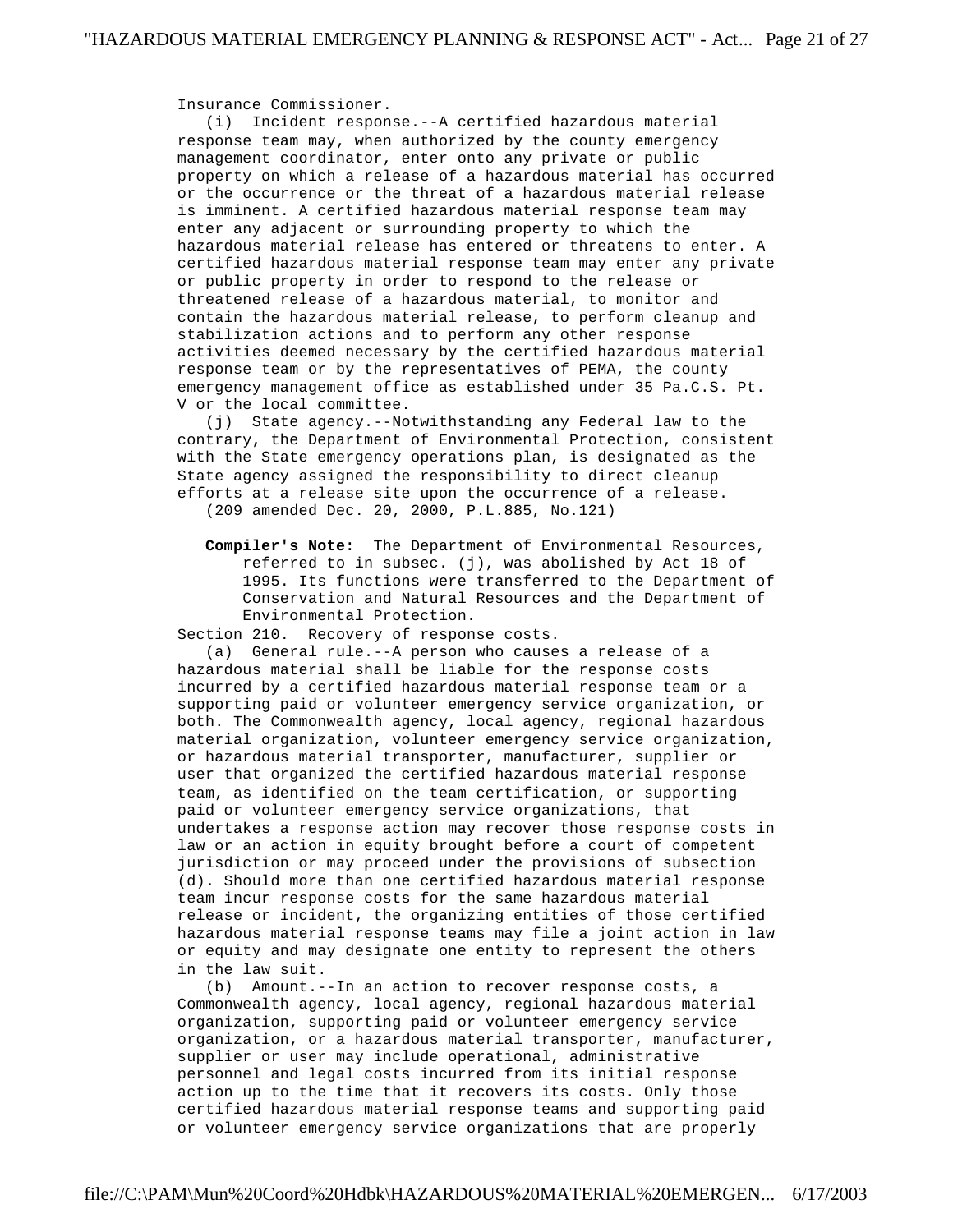trained in accordance with the standards developed under this act and that are properly requested and dispatched by a legally constituted authority shall be eligible to recover their response costs under this act.

 (c) Definitions.--When used in this section, the term "response cost" includes, but is not limited to, the following:

 (1) Disposable materials and supplies acquired, consumed and expended specifically for the purpose of the response to the hazardous material release.

 (2) Rental or leasing of equipment used specifically for the response, for example, protective equipment or clothing and scientific and technical equipment.

 (3) Replacement costs for equipment that is contaminated beyond reuse or repair during the response, for example, self-contained breathing apparatus irretrievably contaminated during the response.

 (4) Decontamination of equipment contaminated during the response.

 (5) Compensation of paid employees or members of the hazardous material response team and supporting paid or volunteer emergency service organization, to include regular and overtime pay for permanent full-time and other than full time compensated employees or members.

 (6) Special technical services specifically required for the response, for example, costs associated with the time and efforts of technical experts or specialists.

 (7) Laboratory and testing costs for purposes of analyzing samples or specimens taken during the response.

 (8) Other special services specifically required for the response, for example, utility costs.

 (9) Costs associated with the services, supplies and equipment used to conduct an evacuation during the response.

 (10) Costs associated with the removal and disposal of hazardous materials.

(d) Arbitration.--

 (1) In lieu of bringing an action at law or in equity in a court of competent jurisdiction in the matter of a response cost dispute under subsection (a), the party who is the person who caused a release of a hazardous material and the party who is the certified hazardous material response team, including any volunteer emergency service organizations requested and dispatched by a legally constituted authority, may agree to submit the response cost dispute to binding arbitration as provided in this subsection. By submitting the response cost dispute to arbitration, the parties shall have waived all rights to remedies available under subsection (a) or to any other remedies available at law.

 (2) Once the parties agree to submit the response cost dispute to binding arbitration, the local committee shall notify the council and the parties of the request for a board of arbitration and shall request the recommendation of the parties for persons to be appointed to the board. The board of arbitration shall consist of three persons, one to be selected by each of the parties and a third person to be agreed upon by the arbitrators as specified in paragraph (3). Within five days of the request for arbitration, the parties shall submit the names of the arbitrators that they have chosen and the local committee shall appoint those persons to the board of arbitration.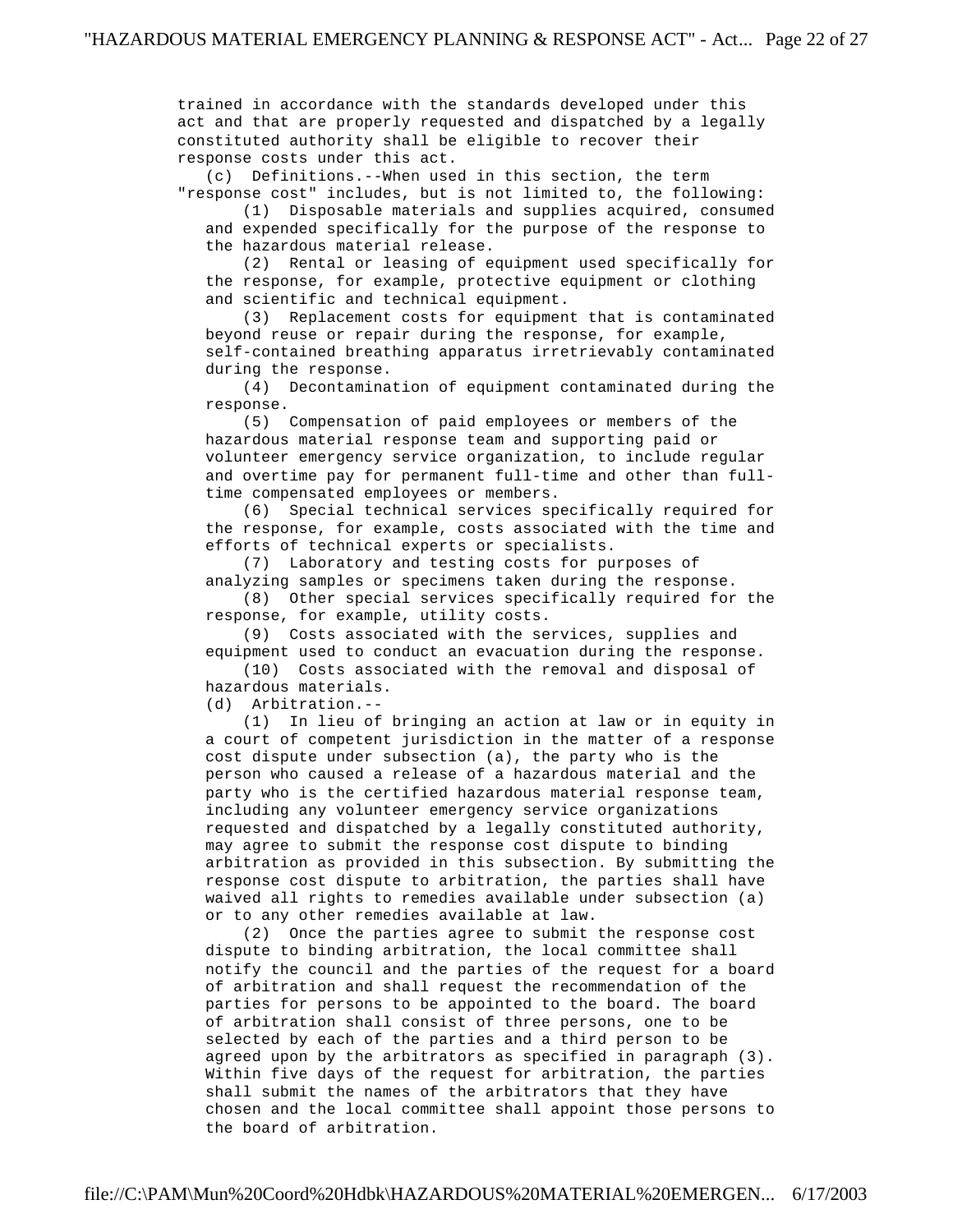(3) Within five days after their appointment, the two arbitrators shall meet and select a third arbitrator who shall be appointed to the board by the local committee, and who will be chairman of the board of arbitration.

 (4) If the two arbitrators fail to select a third arbitrator as provided in paragraph (3), the council shall, within five days, select a third arbitrator who shall be appointed to the board. The person so selected shall not be a member of the council, a member of any local committee or a person or a relative of a person employed by the party or a subsidiary of the party who caused the hazardous material release or who has an ownership or equity interest in the party or subsidiary of the party who caused the hazardous material release.

 (5) Upon appointment of the third member, the board shall commence its proceedings and within 30 days shall make its determination, which shall be binding on all parties.

 (6) Unless otherwise prescribed in the agreement to arbitrate, the expenses and fees of the arbitrators and other expenses, but not including counsel fees, incurred in the conduct of the arbitration shall be paid as prescribed in the award.

 (210 amended Dec. 20, 2000, P.L.885, No.121) Section 211. Facility and vehicle inspection and testing.

 (a) Inspection.--In order to determine compliance with this act and SARA, Title III, either the qualified council or local committee member or representatives, as defined in subsection (e), may enter a facility or vehicle site, during normal business hours, to inspect the facility or vehicle and to request information or reports from the facility or vehicle owner or operator concerning the chemical name, identity, amount or any other information necessary for emergency planning and response purposes for any substance, liquid, mixture, compound, material or product manufactured, produced, used, stored, supplied, imported, exported or distributed at, to or from the facility or vehicle.

 (b) Testing.--Should the qualified council or local committee member or representative determine during the course of a facility or vehicle inspection that the chemical name, identity, amount or any other requested information for any substance, liquid, mixture, compound, material or product present at the facility or vehicle cannot be identified or determined to his satisfaction, due to the lack of proper labeling, placarding, recordkeeping or for any other reason, the representative shall have the authority to analyze or arrange for the analysis of the substance to identify the chemical properties of the sample or specimen, the amount of the substance, liquid, mixture, compound, material or product manufactured, produced, used, stored, supplied, imported, exported or distributed at, to or from the facility or vehicle to determine if it is regulated by this act. The owner or operator of a facility or vehicle shall pay any testing and laboratory analysis costs incurred by the council or a local committee as performed under this section. Samples of any substance required to be taken under this section by the qualified council or local representative shall be split with the facility for analysis.

 (c) Emergency situations.--Should a release or threatened release of a known or unknown substance, liquid, mixture,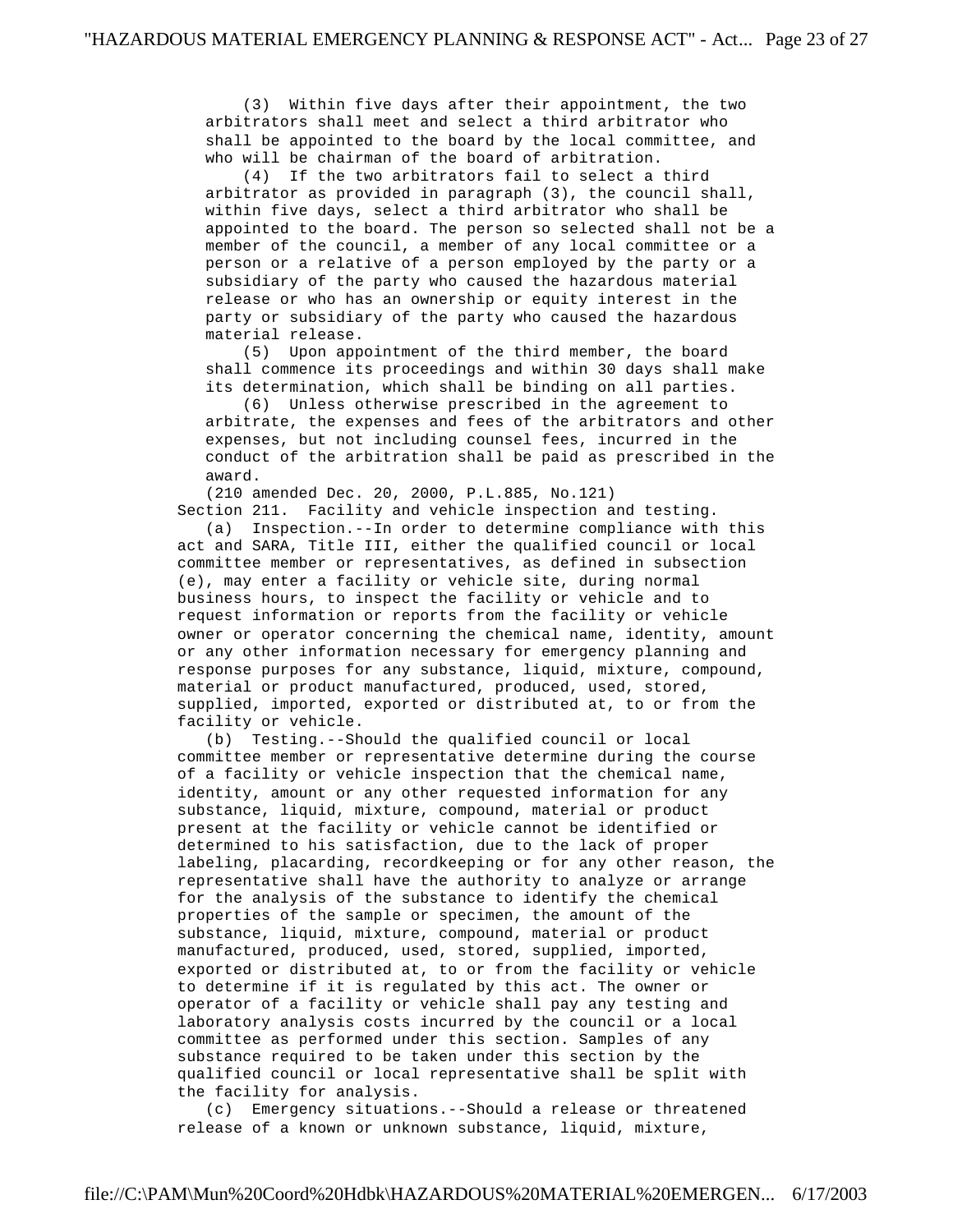compound, material or product occur or appear to be imminent at a facility or vehicle site which endangers or has the potential to endanger the health, safety and welfare of the public, employees of the facility or the vehicle's owner or operator, or the employees of the owner or operator of the vehicle, the council or the local committee may send qualified representatives or the certified hazardous material response team, or both, to the facility or vehicle site at any time in order to inspect the facility or vehicle and to assess the danger posed by the release or threatened release and to obtain samples or specimens of the substance, liquid, mixture, compound, material or product involved in the release or threatened release and to perform any other incident response activities deemed necessary by the representatives of the council or the local committee or the certified hazardous material response team.

 (d) Trade secrets.--A person shall provide the qualified representative of the council or the local committee or the certified hazardous material response team with the chemical name, identity or any other information requested concerning any substance, liquid, mixture, compound, material or product present at the facility or vehicle, whether or not the chemical name, identity or other information requested is entitled to protection as a trade secret under section 322 of SARA, Title III, unless the manufacturer of the substance will not provide the information requested to the facility owner because it has received trade secret protection under SARA, Title III. For that information which has received trade secret protection under section 322 of SARA, Title III, prior to the date of the inspection or request, the qualified representative shall give a written assurance to the person that reasonable measures will be taken to protect the confidentiality of any information provided to the qualified representative.

 (e) Qualified person.--For purposes of this section, the council shall develop qualification standards for members of the council, local committees or their representatives who exercise the reporting, inspection and testing authority contained in this section. At a minimum, those qualifications shall include:

 (1) Training in inspection and enforcement activities related to enforcing environmental or fire incident investigations.

 (2) Training in the handling and recognition of hazardous materials.

 (3) Conflict of interest standards and procedures designed to prevent a local committee member or representative from using the authority of this section to gather information on a business competitor or other trade secret information.

 (4) Procedures for decertifying a member or representative who was determined to be a qualified representative of the council or local committee.

 (211 amended Dec. 20, 2000, P.L.885, No.121) Section 212. Annual report.

 PEMA shall submit an annual report to the General Assembly by October 1 of each year on the activities it has undertaken to implement this act. The report shall include, but not be limited to:

 (1) An accounting of revenues and expenditures from the Hazardous Material Response Fund and the county Hazardous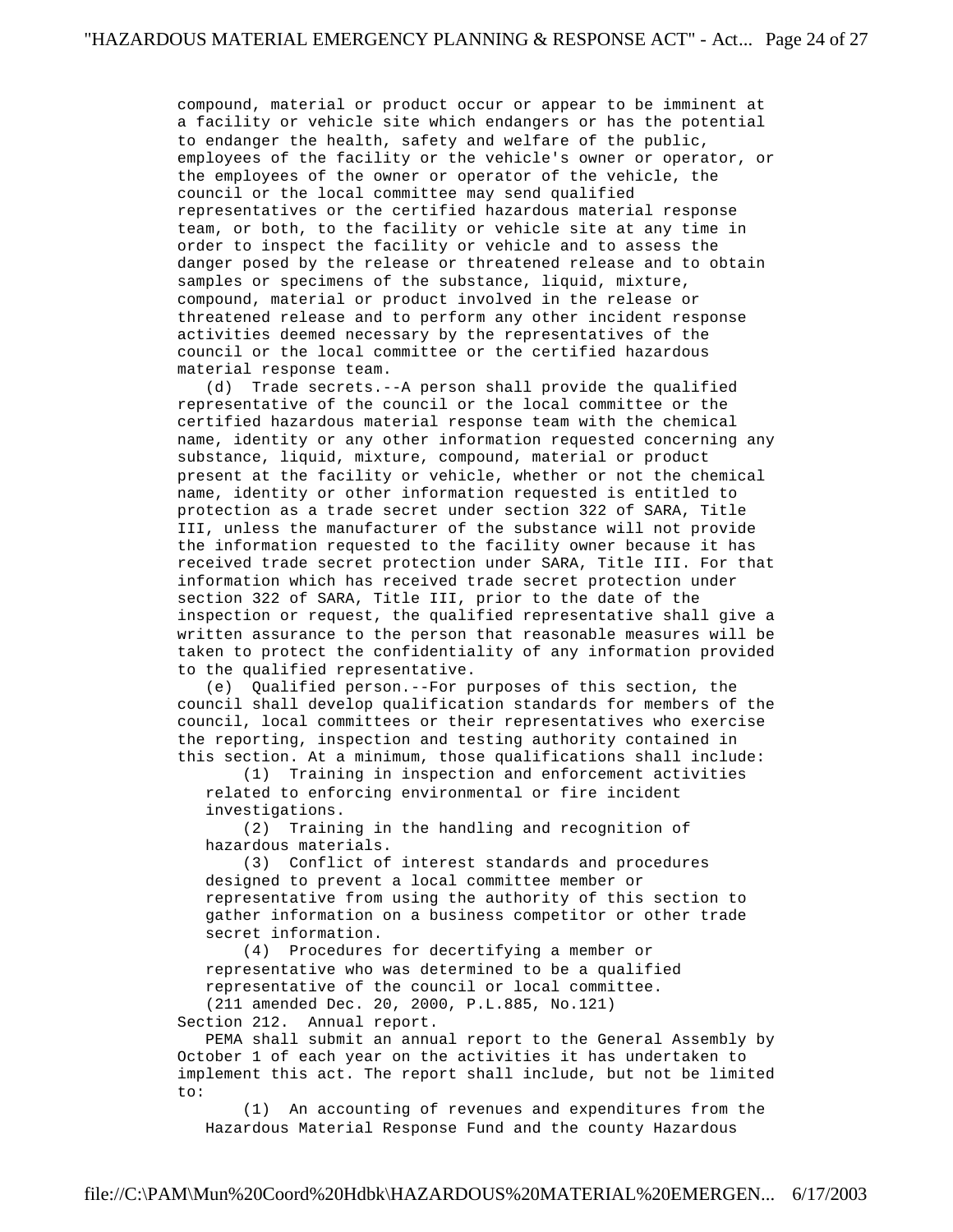Material Emergency Response Accounts along with a description of the projects undertaken with these funds and a projection of future activities.

 (2) The status of local emergency planning committee activities.

 (3) The status of facilities required to comply with this act, including their number, location and the number and amount of chemicals reported.

 (4) The number and nature of emergency notifications handled by PEMA.

 (212 amended Dec. 20, 2000, P.L.885, No.121) Section 213. Changes in fees. (213 deleted by amendment Dec. 20, 2000, P.L.885, No.121)

## CHAPTER 3

MISCELLANEOUS PROVISIONS

Section 301. Immunity from civil liability.

 (a) General.--No Commonwealth agency, local agency, regional hazardous material organization, volunteer emergency service organization or hazardous material transporter, manufacturer, supplier or user that organized the certified hazardous material response team nor their elected officers, officials, directors and employees, and no certified hazardous material response team member, member of an industrial hazardous material response team, law enforcement officer, ambulance service or rescue squad member, firefighter or other emergency response or public works personnel engaged in any emergency service or response activities involving a hazardous material release at a facility or transportation accident site shall be liable for the death of or any injury to persons or loss or damage to property or the environment resulting from a response to a hazardous material release, except for any acts or omissions which constitute gross negligence or willful misconduct. Nothing in this section shall exempt any hazardous material transporter, manufacturer, supplier or user from liability for the death of or any injury to persons or loss or damage to property or the environment resulting from the release of any hazardous material.

 (b) Council, local committees and mentoring council.--No member of the council, a local committee or a mentoring council shall be liable for the death of or any injury to persons or loss or damage to property or the environment or any civil damages resulting from any act or omission arising out of the performance of the functions, duties and responsibilities of the council, local committee or mentoring council, except for acts or omissions which constitute willful misconduct.

 (c) Other.--No employee, representative or agent of a Commonwealth agency or local agency engaged in any emergency service or response activities involving a hazardous material release at a facility or transportation accident site shall be liable for the death of or any injury to persons or loss or damage to property resulting from that hazardous material release, except for any acts or omissions which constitute willful misconduct.

 (301 amended Dec. 20, 2000, P.L.885, No.121) Section 302. Penalties and fines.

 (a) Civil penalty.--A person who violates any of the emergency reporting, planning or notification requirements of, or fails to pay the fees outlined in, sections 201 through 207 or any regulations promulgated under those sections shall be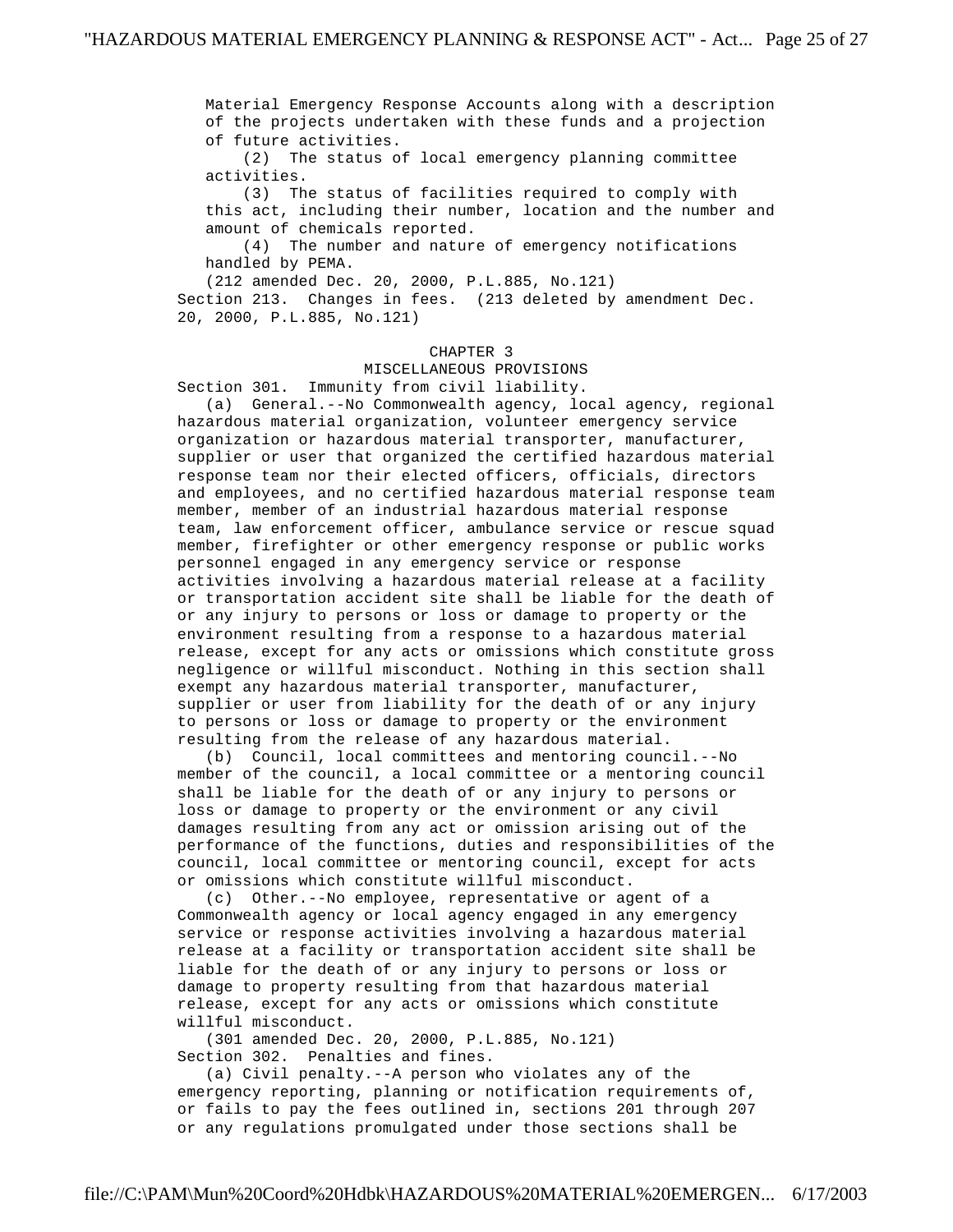subject to a civil penalty of not less than \$1,000 and not more than \$25,000. Each day of continuing violation shall be considered a separate offense.

(b) Misdemeanor.--A person who:

 (1) Knowingly and willfully fails to report the release of a hazardous substance or extremely hazardous substance as required by sections 205 and 206 commits a misdemeanor of the third degree and shall, upon conviction, be sentenced to pay a fine of not less than \$1,000 and not more than \$2,500 for each separate offense or imprisonment in the county jail for a period of not more than one year, or both. For the purpose of this paragraph, each day of continued violation constitutes a separate offense.

 (2) Intentionally obstructs or impairs, by force, violence, physical interference or obstacle, a representative of PEMA, a certified hazardous material response team or the local committee attempting to perform the duties and functions set forth in section 211 commits a misdemeanor of the second degree and shall, upon conviction, be sentenced to pay a fine of not less than \$1,000 and not more than \$5,000 for each separate offense or imprisonment in the county jail for a period of not more than two years, or both.

 (c) Disposition.--One half of all civil penalties and fines collected under this section shall be deposited into the Hazardous Material Response Fund and one-half shall be deposited into the appropriate county Hazardous Material Emergency Response Account.

Section 303. Enforcement.

 (a) Civil actions.-- The Office of Attorney General, the Office of General Counsel or a county or municipality may commence a civil action against any person for failure to comply with this act or its regulations. No action may be commenced under this subsection prior to 60 days after the Office of Attorney General or Office of General Counsel or the appropriate county or municipality has given written notice of the alleged violation to the alleged violator. A county or a municipality may commence a civil action against any person for failure to comply with this act or its regulations if the Office of Attorney General or the Office of General Counsel has not commenced such action and more than 120 days have elapsed since a county or a municipality gave notice of the alleged violation to the alleged violator.

 (b) Criminal actions.--The Office of Attorney General under the act of October 15, 1980 (P.L.950, No.164), known as the Commonwealth Attorneys Act, or the district attorney for the county in which the violation is alleged to have occurred may commence criminal proceedings for the enforcement of this act and its regulations.

 (c) Venue.--A proceeding under subsection (a) or (b) may be brought in the court of common pleas for the county in which the defendant is located or for the county in which the violation is alleged to have occurred.

 (303 amended Dec. 20, 2000, P.L.885, No.121) Section 304. Relationship to other laws.

 (a) Federal law.--This law shall be read in conjunction Federal acts, laws or regulations providing for the identification, labeling or reporting of information concerning hazardous material releases, and any other health and safety matters related to hazardous materials, and is intended to